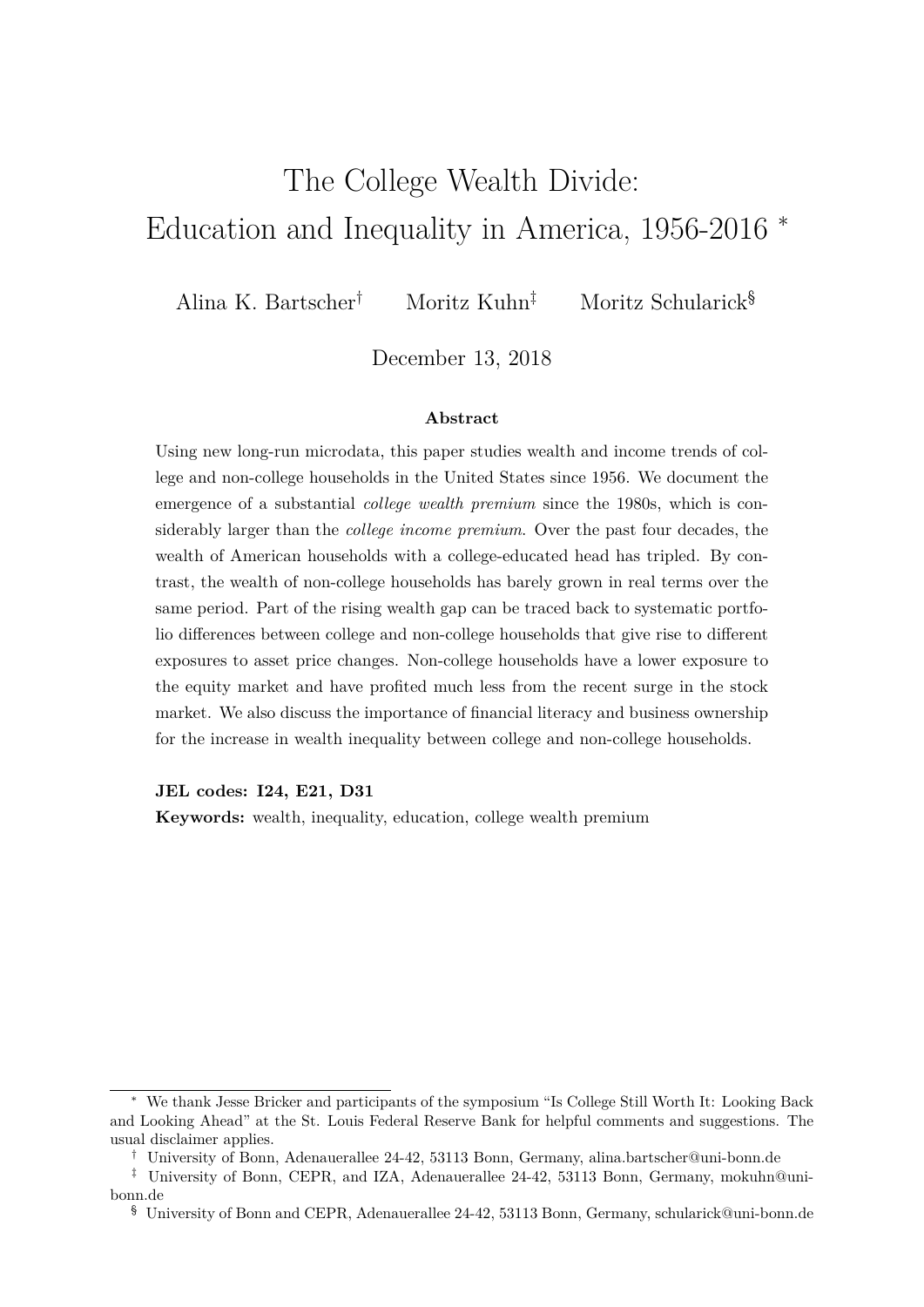### **1 Introduction**

It is a well-documented fact that the college wage premium has increased substantially since the 1970s (see e.g. [Levy and Murnane](#page-26-0) [1992,](#page-26-0) [Katz and Autor](#page-26-1) [1999,](#page-26-1) [Goldin and](#page-25-0) [Katz](#page-25-0) [2007\)](#page-25-0). This trend can be traced back to differences in the growth of demand and supply of college-educated workers that are driven by skill-biased technical change, sociodemographic factors, and institutional features [\(Card and Lemieux](#page-25-1) [2001,](#page-25-1) [Fortin](#page-25-2) [2006\)](#page-25-2). Recent work has begun to analyze the relationship between college education and wealth inequality [\(Emmons et al.](#page-25-3) [2018,](#page-25-3) [Pfeffer](#page-26-2) [2018\)](#page-26-2), and demonstrated an increasing association between college education and wealth.

In this paper, we take a long-run perspective on college and non-college income and wealth over the entire post-WW2 period. We use a novel household-level data set, the "SCF+", which combines the post-1983 Survey of Consumer Finances with data from historical surveys going back to 1949. To ensure consistent coding of education groups, our analysis starts in 1956. [Kuhn et al.](#page-26-3) [\(2018\)](#page-26-3) have harmonized the data across the historical survey waves.<sup>[1](#page-1-0)</sup> The combined data provide long-run household-level information on income, assets, debt and demographics. The SCF+ closes an important gap, as highquality microdata were not available over longer time horizons before. For instance, the Panel Study of Income Dynamics (PSID), which is one of the most important sources of household-level wealth data in the U.S., only includes questions on family wealth since 1984 (see [Pfeffer et al.](#page-26-4) [2016\)](#page-26-4).

Our analysis confirms a strong increase in the college income premium since the 1970s. The average income of households with a college-educated head has increased by about 40% in real terms since the 1970s. However, the increase of the college income premium is dwarfed by the college wealth premium. The wealth of college households has increased by a factor of 3 between 1983 and 2016, while non-college wealth has barely grown at all. A substantial part of the widening of the wealth gap between college and non-college households is driven by strong wealth gains within the top 10% of the wealth distribution. Moreover, the share of non-college households making it to the top 10% of the wealth distribution has declined over time. We also document that households with two collegeeducated spouses have enjoyed particularly large gains in wealth. However, this trend is not driven by assortative matching, but by the overall growth in college education. Consistent with previous findings of [Eika et al.](#page-25-4) [\(forthcoming\)](#page-25-4), assortative mating appears to have *decreased* among college graduates over time.

An important question raised by our findings is why the ratio of college to non-college wealth has grown so much more than the income gap. The workhorse economic models of wealth accumulation imply a tight co-movement of income and wealth differences, as income is the sole determinant of wealth. We demonstrate that college and non-college

<span id="page-1-0"></span><sup>&</sup>lt;sup>1</sup>[Kuhn et al.](#page-26-3) [\(2018\)](#page-26-3) study another key stratifying dimension of inequality from the SCF+, namely race, and document income and wealth trends for black and white households.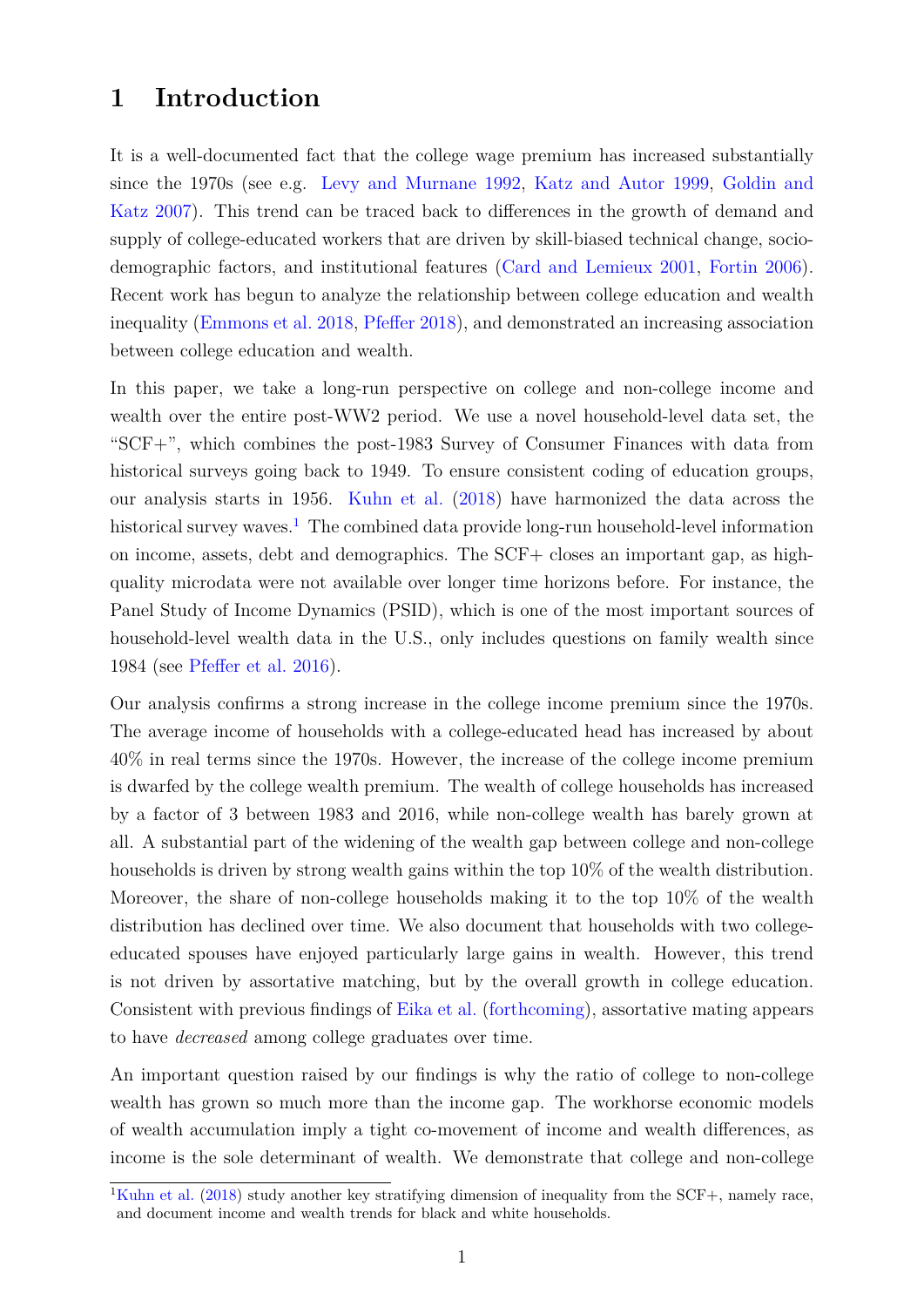households exhibit systematic differences not only in the size of their asset holdings, but also in the composition of their portfolios. College households own a higher share of stocks and mutual funds. As a consequence, college and non-college households are differentially exposed to asset price changes. College households reap disproportionately high capital gains during stock market booms. Importantly, such capital gains are unrelated to income. This is consistent with the de-coupling in the evolution of the college income and wealth advantage since the 1980s (see also [Kuhn et al.](#page-26-3) [2018\)](#page-26-3).<sup>[2](#page-2-0)</sup> We also find some indication that business ownership matters for the increase of the college wealth premium, especially since the late 1990s. The fact that the college wealth advantage is associated with equity holdings and business ownership may be related to higher levels of financial literacy and entrepreneurial skills among college households. We discuss the role of these factors and their potential to affect wealth via portfolio composition and differential returns.

While the paper documents a sharply rising college wealth premium in recent decades, it is important to note that causality can run in both directions. College graduates may hold more wealth due to their higher educational attainment, but there is also evidence that it is easier to obtain college degrees when coming from a wealthy family. Wealthy families can afford more investment in the educational careers of their offspring. The cost of college has increased considerably since the 1980s, which constitutes an obstacle for children from poorer households (see e.g. [Haveman and Smeeding](#page-26-5) [2006\)](#page-26-5). Beyond providing a basis for *inter vivos* transfers, wealth may also have an insurance function as a "safety net" [\(Pfeffer](#page-26-2) [2018\)](#page-26-2). In this sense, wealth can work as a "catalyzer", facilitating human capital investment in early life. This will typically lead to higher wealth, which may additionally be augmented by gifts and bequests. The process can accumulate across generations, creating a succession of college-educated households with ever more wealth [\(Pfeffer and Killewald](#page-26-6) [2018\)](#page-26-6).[3](#page-2-1) Our SCF+ data consist of repeated cross-sections, and therefore remain silent on inter-generational wealth links. At the same time, the wealth information in the PSID is less detailed than in the SCF+, and in particular the coverage of wealth at the top is not comprehensive [\(Pfeffer et al.](#page-26-4) [2016\)](#page-26-4). New data sources are needed to address these questions.

The paper begins with a description of the data in section [2.](#page-3-0) In section [3,](#page-4-0) we present our empirical results. Section [4](#page-13-0) focuses on the role of asset prices and business ownership for college wealth growth. Section [5](#page-19-0) discusses potential transmission mechanisms, and section [6](#page-24-0) concludes.

<span id="page-2-0"></span><sup>&</sup>lt;sup>2</sup>Note that total household income in the SCF+ is defined net of capital gains.

<span id="page-2-1"></span><sup>3</sup>Parental income and wealth may even affect educational outcomes beyond assistance to tap one's full skill potential. Looking at the income of U.S. households, [Reeves and Howard](#page-27-0) [\(2013\)](#page-27-0) find evidence of "glass floors" in educational outcomes: Children from high-income households tend to do better in terms of education and income than their skills would suggest. The authors stress that wealth is likely to play an important role beyond income. Certainly, the persistence of education and wealth across generations and their interaction are important topics for further research.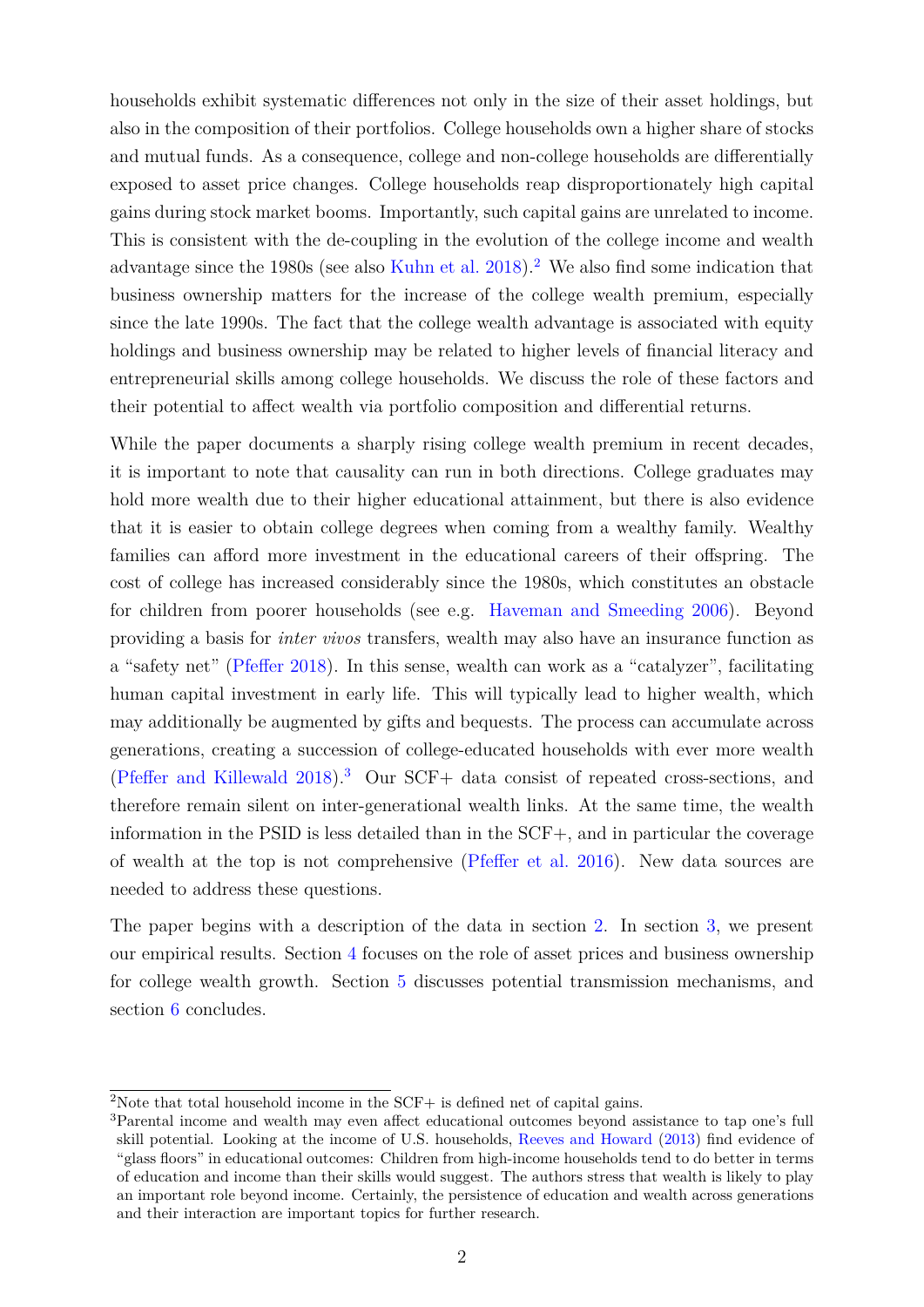### <span id="page-3-0"></span>**2 Data**

Our analysis is based on a newly compiled resource for inequality research, the SCF+. The modern Survey of Consumer Finances (SCF) is conducted every three years by the U.S. Federal Reserve Board (see [Bricker et al.](#page-25-5) [2017\)](#page-25-5). It is one of the most widely used data sets for the study of distributional issues in the United States. The modern waves cover the period since 1983. However, a predecessor of the modern surveys was conducted at an annual frequency by the Survey Research Center of the University of Michigan from 1947 to 1971, and again in 1977. Based on the original codebooks, [Kuhn et al.](#page-26-3) [\(2018\)](#page-26-3) extract the historical data. They match and harmonize variables across the historic and modern waves to create rich microdata that allow to study the joint distribution of income and wealth, along with key demographic variables, over the period from 1949 to 2016. We follow [Kuhn et al.](#page-26-3) [\(2018\)](#page-26-3) and pool the annual historic waves over three-year windows.

Missing data in the old waves were inferred by using multiple imputation methods like predictive mean matching (cp. [Schenker and Taylor](#page-27-1) [1996\)](#page-27-1) and historical data are reweighted to account for non-response at the top of the income and wealth distribution. These adjustments are described in detail in [Kuhn et al.](#page-26-3) [\(2018\)](#page-26-3). Moreover, to assure representativeness along socio-demographic dimensions, the data were re-weighted to match the U.S. Decennial Census. Specifically, the data were post-stratified to match the age structure of the population, as well as the share of households with a black household head, the share of households whose head has at least obtained some college education, and the homeownership rate.<sup>[4](#page-3-1)</sup> For the new waves, the survey weights and data are the ones provided on the website of the U.S. Federal Reserve Board.

The key advantage of the data set is that it combines rich information on economic and financial data with key socio-demographic variables. Total household income in the SCF+ data includes income from wages and salaries, professional practice and self employment, rental income, interest, dividends, business and farm income, as well as transfer payments. Assets comprise liquid assets (certificates of deposit, checking, saving, call and money market accounts), housing and other real estate, bonds, stocks, mutual funds, corporate and non-corporate equity, and defined-contribution retirement accounts. Total debt sums housing debt, car loans, education loans, loans for consumer durables, other non-housing debt, as well as credit card debt. Net wealth is computed as total assets net of total debt. All monetary variables were transformed to 2016 dollars using the U.S. consumer price index (CPI) for all urban consumers from the Macrohistory Database [\(Jordà et al.](#page-26-7) [2017\)](#page-26-7). This is also the source for the stock price data used in section [4.](#page-13-0)

Figure [1](#page-4-1) compares the share of households headed by a college graduate in the SCF+ with data from the U.S. Current Population Survey (CPS). These data are available since 1962. For the earlier periods, we relied on linearly interpolated data from the Decennial Census.

<span id="page-3-1"></span><sup>4</sup>Throughout the paper, demographic information will always refer to the household head, if not otherwise stated. In the case of married couples, the household head is typically male.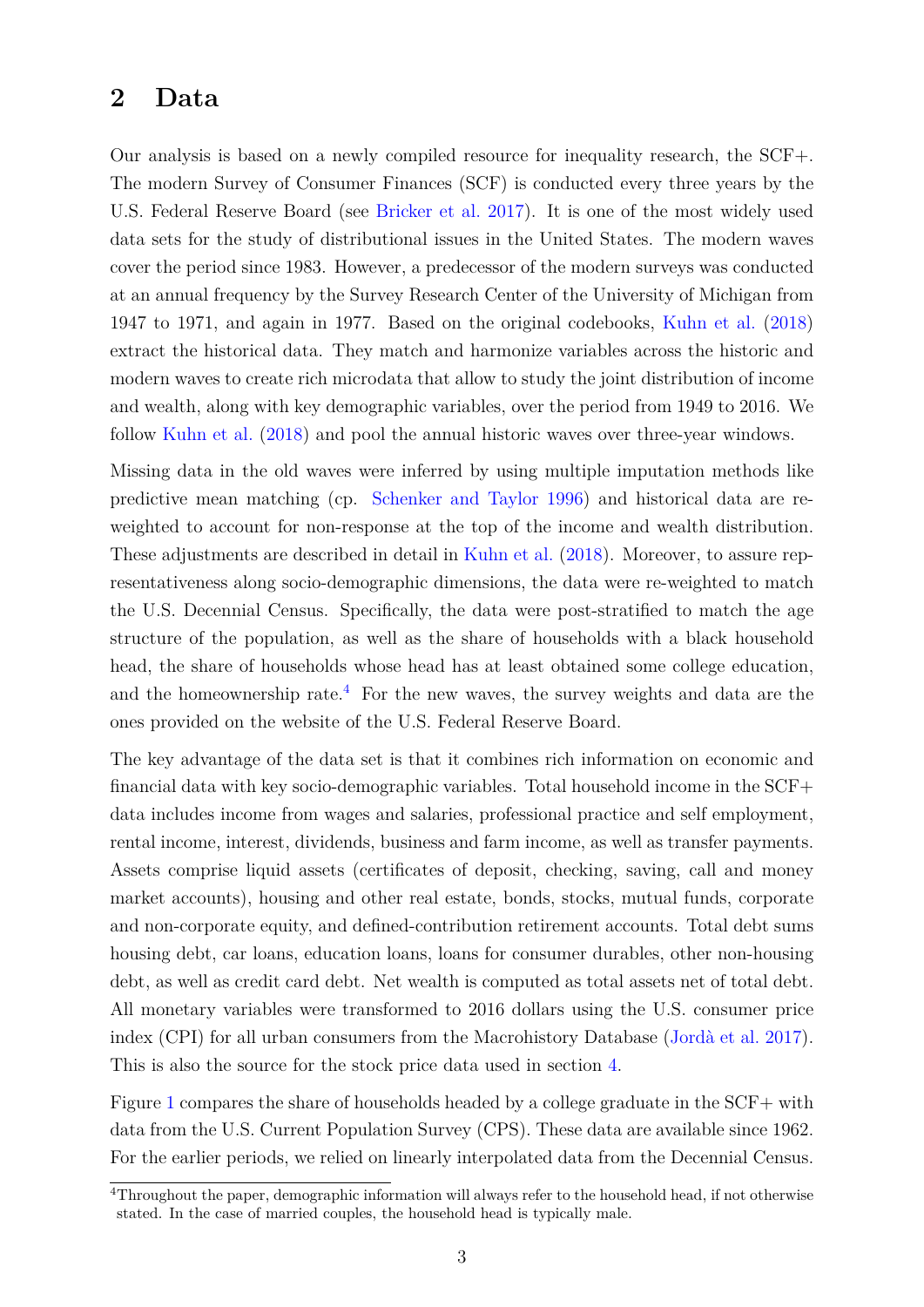

<span id="page-4-1"></span>

Notes: The figure shows the share of households with a college-educated head in the SCF+ data in comparison to the share obtained from the U.S. Current Population Survey (CPS) for the period from 1962 to 2016 and from the U.S. Decennial Census for 1950 and 1960. Intermediate data points were obtained by linear interpolation.

Note that in the following analysis, college households will be defined as households whose head has obtained at least a bachelor's degree. Householders with "some college" will be included in the group of non-college households.<sup>[5](#page-4-2)</sup> The distinction between households with some college versus a college degree was not made in the earliest surveys, and there are notable differences in the portfolios and incomes of these groups (see table [B.1\)](#page-30-0). Therefore, we decided to discard the first two three-year windows, and let our sample begin with the 1956 window (1954-1956).

While a close match to targeted census shares is a good test of the re-weighting procedure, it does not necessarily imply that the aggregated microdata match macroeconomic variables. Yet [Kuhn et al.](#page-26-3) [\(2018\)](#page-26-3) demonstrate that the SCF+ data closely match aggregate trends in income, wealth, housing, financial and non-financial assets, as well as housing and non-housing debt. In addition, they demonstrate that the data exhibit a close fit to top income shares from [Piketty and Saez](#page-26-8) [\(2003\)](#page-26-8) using IRS tax data and top wealth shares from [Saez and Zucman](#page-27-2) [\(2016\)](#page-27-2) using IRS data and the capitalization method.

## <span id="page-4-0"></span>**3 Six decades of college income and wealth premia**

Going beyond previous research, the SCF+ data allow us to document income and wealth differences between college and non-college households over the long run. As discussed

<span id="page-4-2"></span><sup>5</sup>As noted, the re-weighting was done based on the share of households with *at least some* college. A comparison of the SCF+ and census data with respect to this measure is provided in Figure [A.1.](#page-28-0)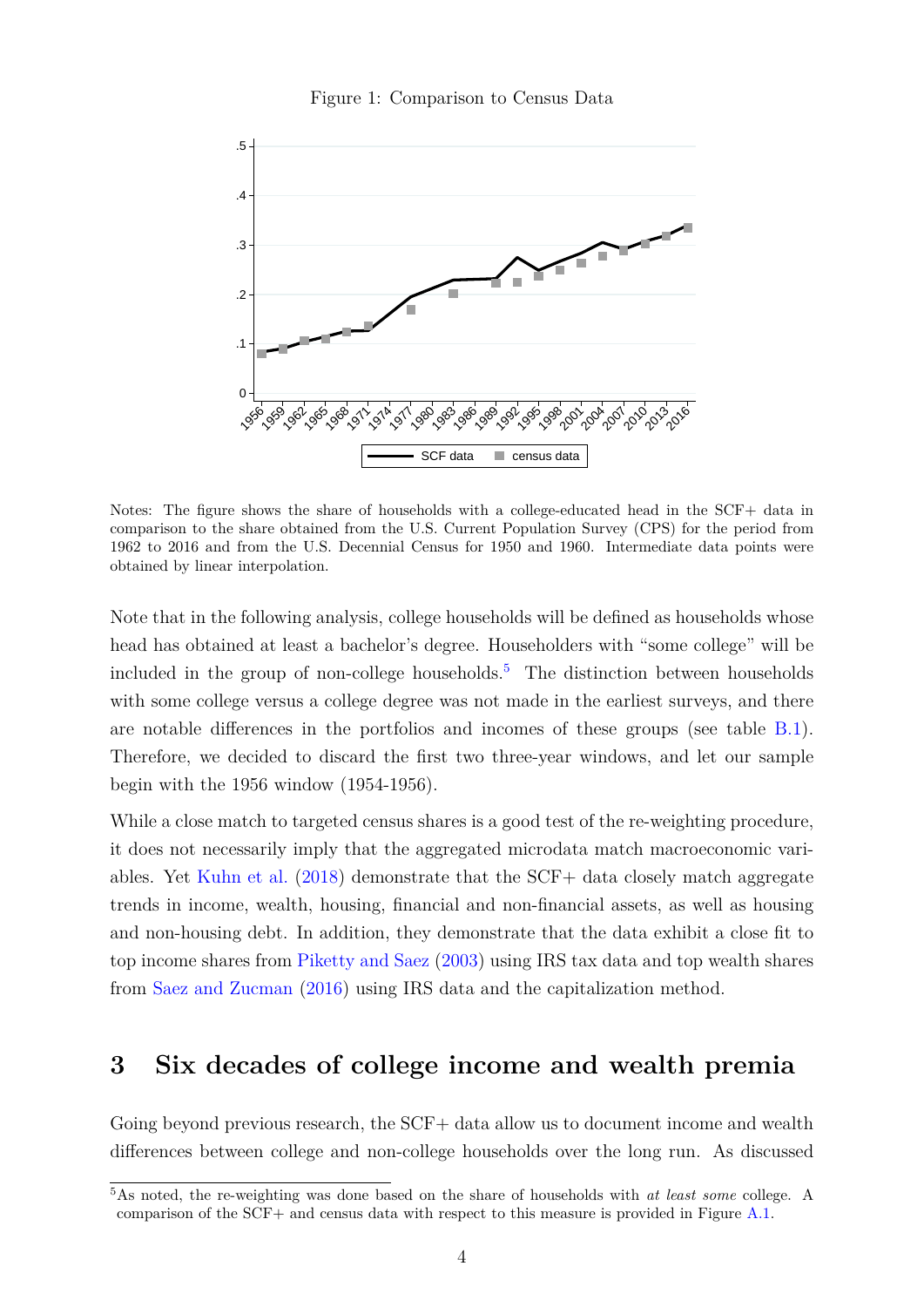above, much of the previous literature has focused on wage differences between college and non-college individuals. Instead of looking at wages at the individual level, we consider total income and wealth at the household level, with a particular focus on the college wealth premium, the ratio of college to non-college wealth.

#### **3.1 Income and wealth growth**

Figure [2](#page-5-0) shows the development of average household income and wealth for college and non-college households. The two groups evolved similarly until the 1970s, and have diverged afterwards. In Figure [2,](#page-5-0) we normalize the data to 1971 to track the divergence since the 1970s. The left panel reveals that income has grown at, by and large, similar rates for both groups until the 1970s. Since the 1970s, the real income of non-college households stagnated, while the real income of college households has risen by around 50%. In other words, our data confirm a secular rise of the college income premium.

The differential growth of college and non-college income is considerable, but it is dwarfed by the discrepancy in wealth. Just as income, wealth has evolved similarly for both groups until the 1970s, and stagnated for non-college households afterwards. The only exception is the period prior to the financial crisis in 2008, when non-college households increased their wealth to around 1.5 times its 1971 level. Consistent with the results of [Kuhn et al.](#page-26-3) [\(2018\)](#page-26-3), this was mainly due to the short-lived effects of the house price boom in the 2000s. As we will document below, housing constitutes a particularly large share of total wealth for non-college household (see Figure [12\)](#page-16-0). While non-college households were treading water in terms of wealth, college households have increased their net worth by a factor of three compared to 1971.

As average wealth has increased by more than average income for both college and non-

<span id="page-5-0"></span>

<span id="page-5-1"></span>Figure 2: Wealth and Income Levels

Notes: The figure shows the average wealth and income of households with and without a college-educated head over time, normalized by each group's level in 1971.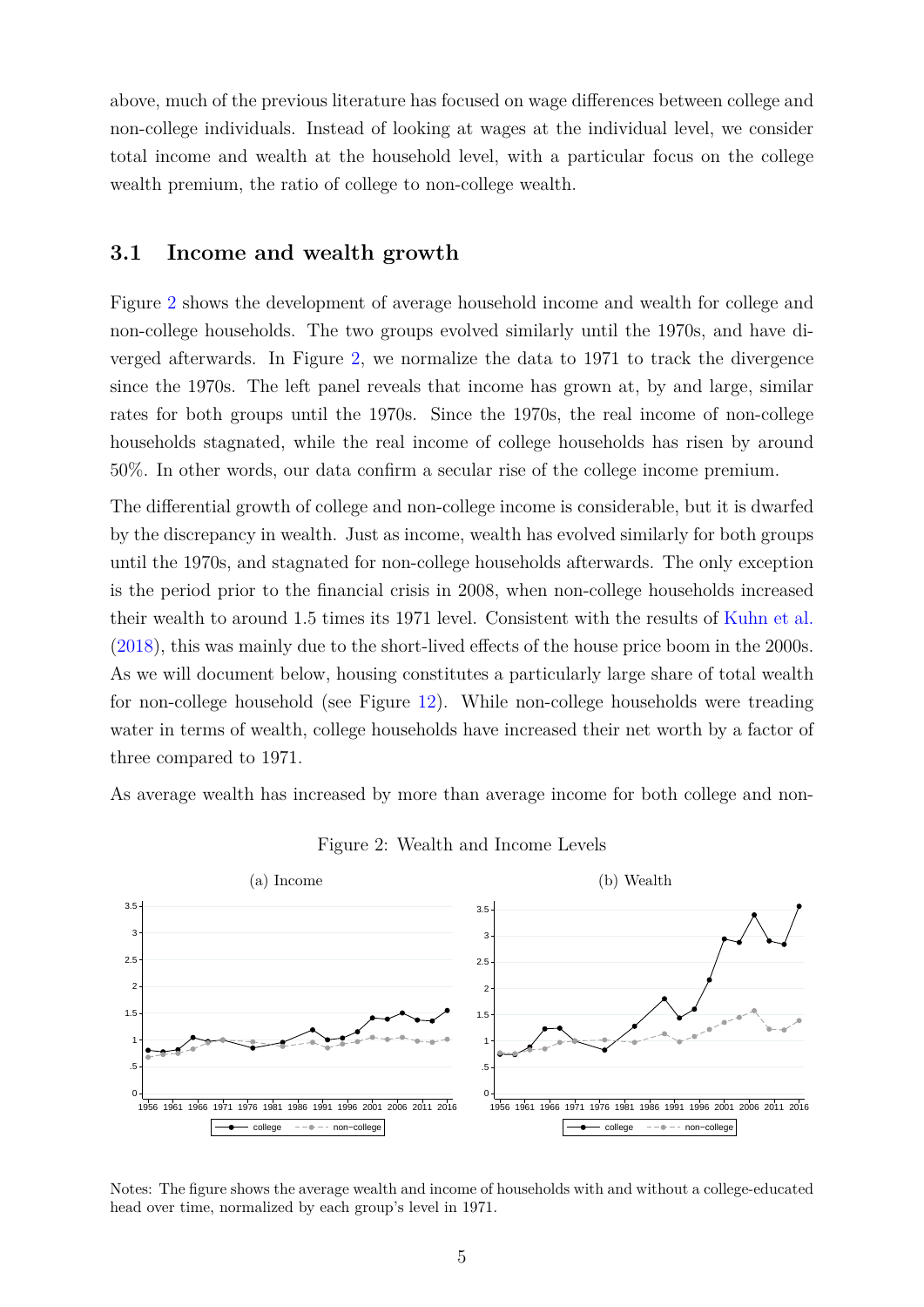<span id="page-6-1"></span>



Notes: The figure shows the ratio of average net wealth to average income among households with and without a college-educated head over time.

college households, wealth-to-income ratios have expanded as well.<sup>[6](#page-6-0)</sup> However, the increase has been much larger for college households due to their massive surge in wealth. Their wealth-to-income ratio has more than doubled, from around 3.9 in 1971 to 8.8 in 2016 (see Figure [3\)](#page-6-1). The corresponding growth for non-college households was only  $50\%$ . from around 3.6 to 5.4. Figure  $A.2$  in the Appendix shows that the gap between the two groups is somewhat reduced when excluding pension wealth. Yet the difference still remains substantial: While college households would still have experienced an increase in their average wealth-to-income ratio by a factor of approximately 1.9 (from 3.9 to 7.5) without pensions, non-college households would not have experienced any increase in wealth relative to income, apart from the house price boom period prior to 2007.

#### **3.2 Decomposing wealth growth**

In the next step, we explore wealth growth for three groups of the wealth distribution. Within each of these wealth groups, we distinguish between college and non-college households. In the middle group, which we define as the 50th to 90th percentile of the wealth distribution, college and non-college wealth has to co-move closely by construction, as it is limited both from below and above. What can change for this group is the share of college and non-college households who belong to the group. Figure [4](#page-7-0) shows wealth growth for all three wealth groups, stratified by education. It reveals that the widening of the college wealth gap has been pronounced within the top 10% of the aggregate wealth distribution, whereas college and non-college households have evolved similarly within the

<span id="page-6-0"></span><sup>&</sup>lt;sup>6</sup>The ratios reported throughout the paper are ratios of averages (as opposed to averages of ratios).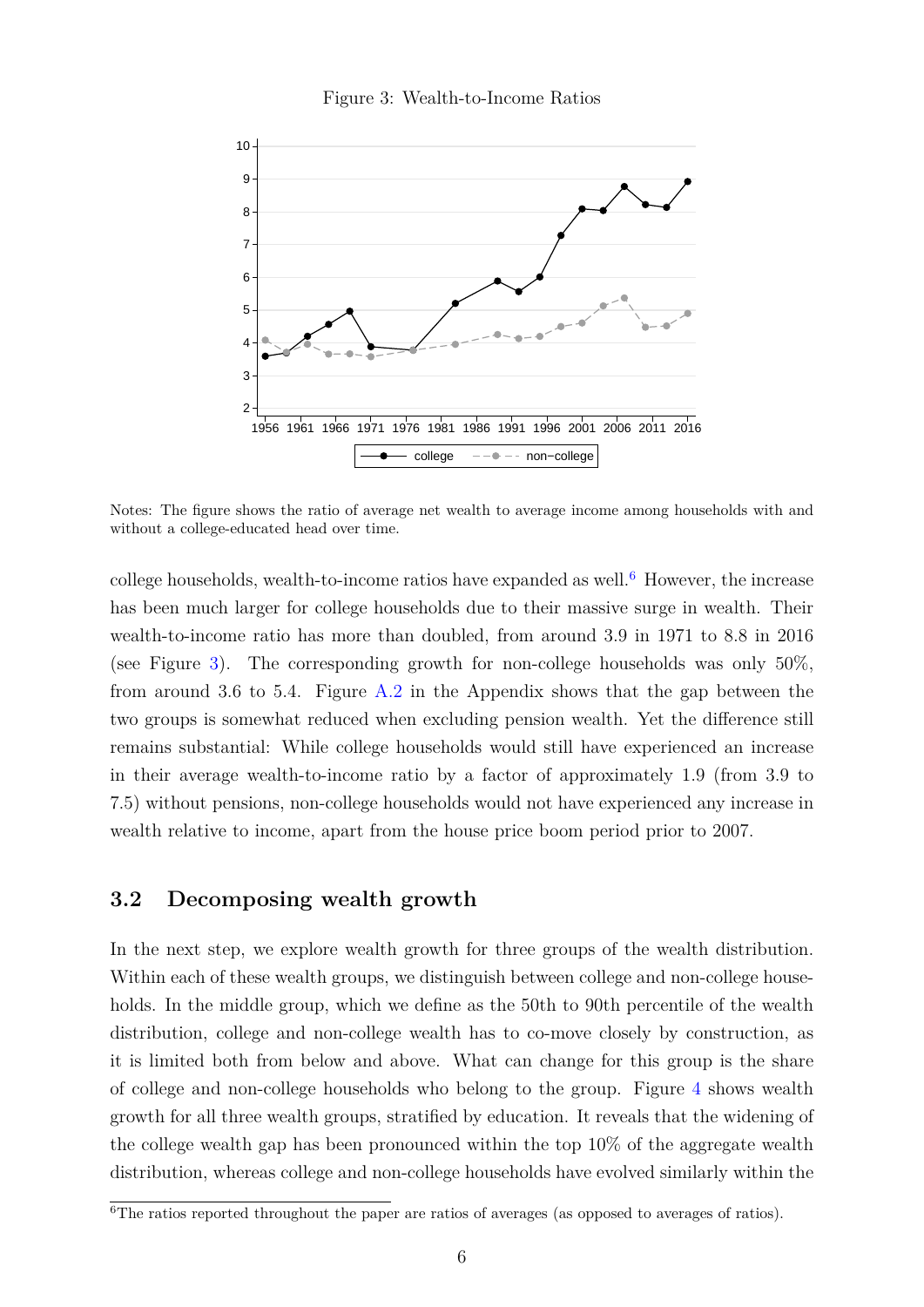<span id="page-7-0"></span>



Notes: The figure shows the average wealth growth of college and non-college households in the bottom 50%, middle 50-90% and top 10% of the aggregate wealth distribution over time, relative to 1971.

bottom 50% and the middle 50-90%.<sup>[7](#page-7-1)</sup> As [Kuhn et al.](#page-26-3) [\(2018\)](#page-26-3) point out, the top 10% of the aggregate wealth distribution are more heavily invested in equity and business wealth. We will discuss the role of these factors in more detail in sections [4](#page-13-0) and [5.](#page-19-0)

The graphs for the different parts of the aggregate wealth distribution in Figure [5](#page-8-0) relate to Figure [2b](#page-5-1) via the following decomposition:

$$
\frac{\overline{W}_{e,t}}{\overline{W}_{e,71}} = \frac{\sum_{i=1}^{3} s_{e,i,t} \overline{W}_{e,i,t}}{\overline{W}_{e,71}} = \sum_{i=1}^{3} s_{e,i,t} \frac{\overline{W}_{e,i,71}}{\overline{W}_{e,71}} \frac{\overline{W}_{e,i,t}}{\overline{W}_{e,i,71}} \quad e = c, nc.
$$
\n(1)

 $\overline{W}_{e,t}$  denotes average wealth of education group  $e \in \{c, nc\}$  at time *t*, where *c* means college and *nc* means non-college. The index  $i \in \{1,2,3\}$  refers to the three groups of the aggregate wealth distribution, and *se,i,t* is the share of households in education group *e* and wealth group *i* out of all households in education group *e* at time *t*. Hence, the widening of the college wealth gap in Figure [2b](#page-5-1) depends on three factors: initial conditions in the base period, the development of the share  $s_{e,i,t}$  over time, and the wealth growth in each education-wealth group depicted in Figure [4,](#page-7-0)  $\frac{W_{e,i,t}}{W}$  $\frac{W_{e,i,t}}{\overline{W}_{e,i,71}}$ .

Based on this decomposition, Figure [5a](#page-8-1) presents three counterfactuals. The first one assigns the average wealth growth of non-college households in the top 10% of the aggregate wealth distribution,  $\frac{W_{nc,top10,t}}{W_{nc,top10,71}}$ , to their college counterparts. The second one holds the share of college households in each wealth group *i* fixed at its 1971 level, *sc,i,*71. The third counterfactual combines these two exercises. Figure [5b](#page-8-2) presents the analogous "converse"

<span id="page-7-1"></span><sup>7</sup>By contrast, the college wealth gap has increased in all parts of the aggregate income distribution. The corresponding decomposition is available from the authors upon request.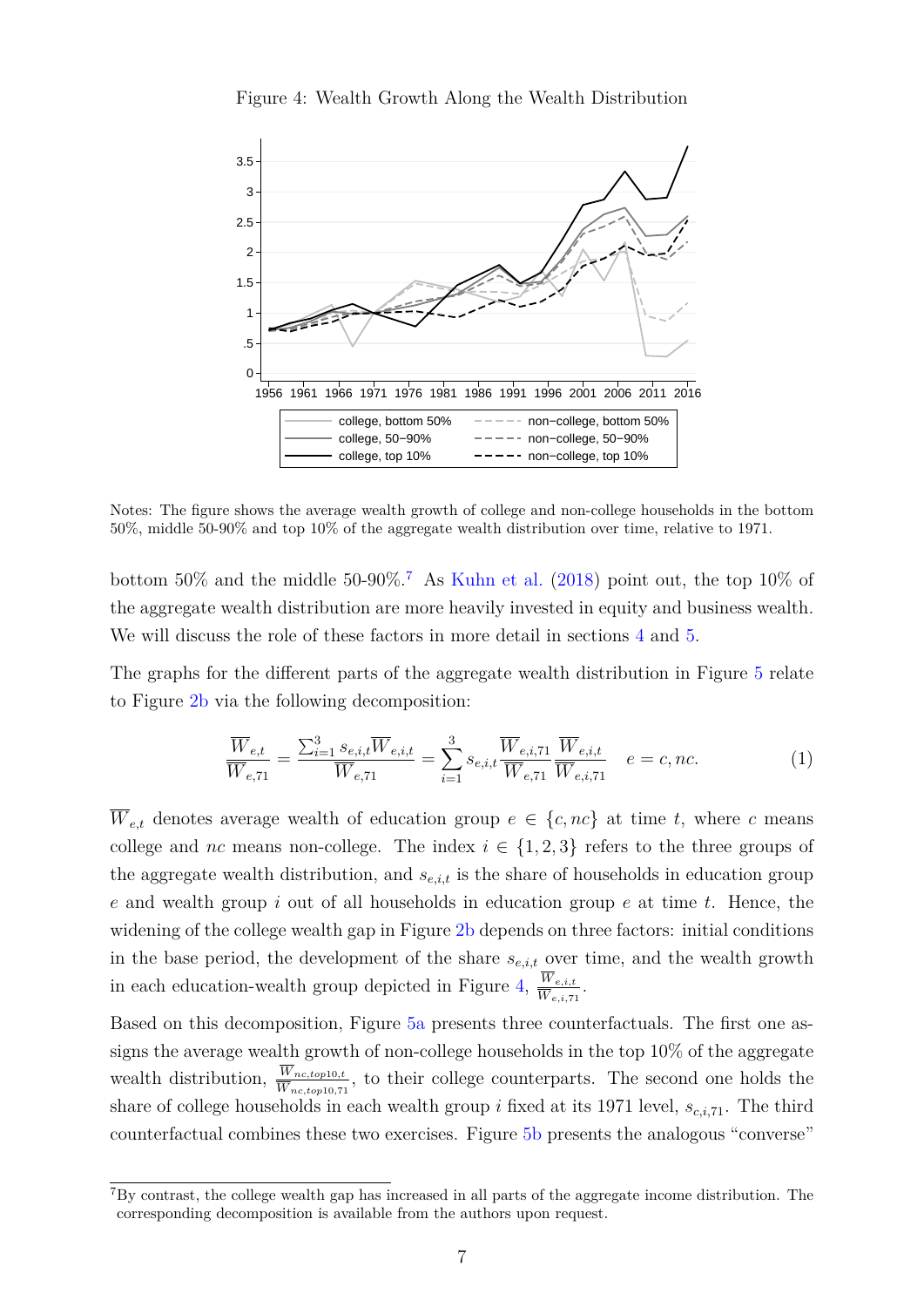#### <span id="page-8-2"></span>Figure 5: Wealth Growth Counterfactuals

<span id="page-8-1"></span><span id="page-8-0"></span>

Notes: The left panel shows three counterfactuals for college households. In counterfactual 1, college households from the top 10% of the aggregate wealth distribution are assigned the average wealth growth of their non-college counterparts,  $\overline{W}_{nc,top10,t}/\overline{W}_{nc,top10,71}$ . In counterfactual 2, the share of college households in each wealth group *i* is fixed at its 1971 level, *sc,i,*71. Counterfactual 3 combines the previous two counterfactuals. The right panel presents the analogous exercise for non-college households.

counterfactuals for non-college households. For college households, a substantial part of their wealth growth was driven by faster wealth growth within the top 10% of the wealth distribution, whereas compositional effects across wealth groups barely mattered. By contrast, both compositional effects and wealth growth in the top 10% played an important role for lower wealth growth in the case of non-college households.

Surprisingly at first glance, compositional effects across wealth groups only played a minor role in accounting for aggregate wealth growth. To understand why, Figure [6](#page-8-3) shows the share of households belonging to the bottom 50%, the middle 50-90% and the top 10% of

<span id="page-8-3"></span>

Figure 6: Shares Within Education Group

Notes: The figure shows the share of households belonging to the bottom 50%, 50-90% and top 10% of the aggregate wealth distribution for both college and non-college households over time.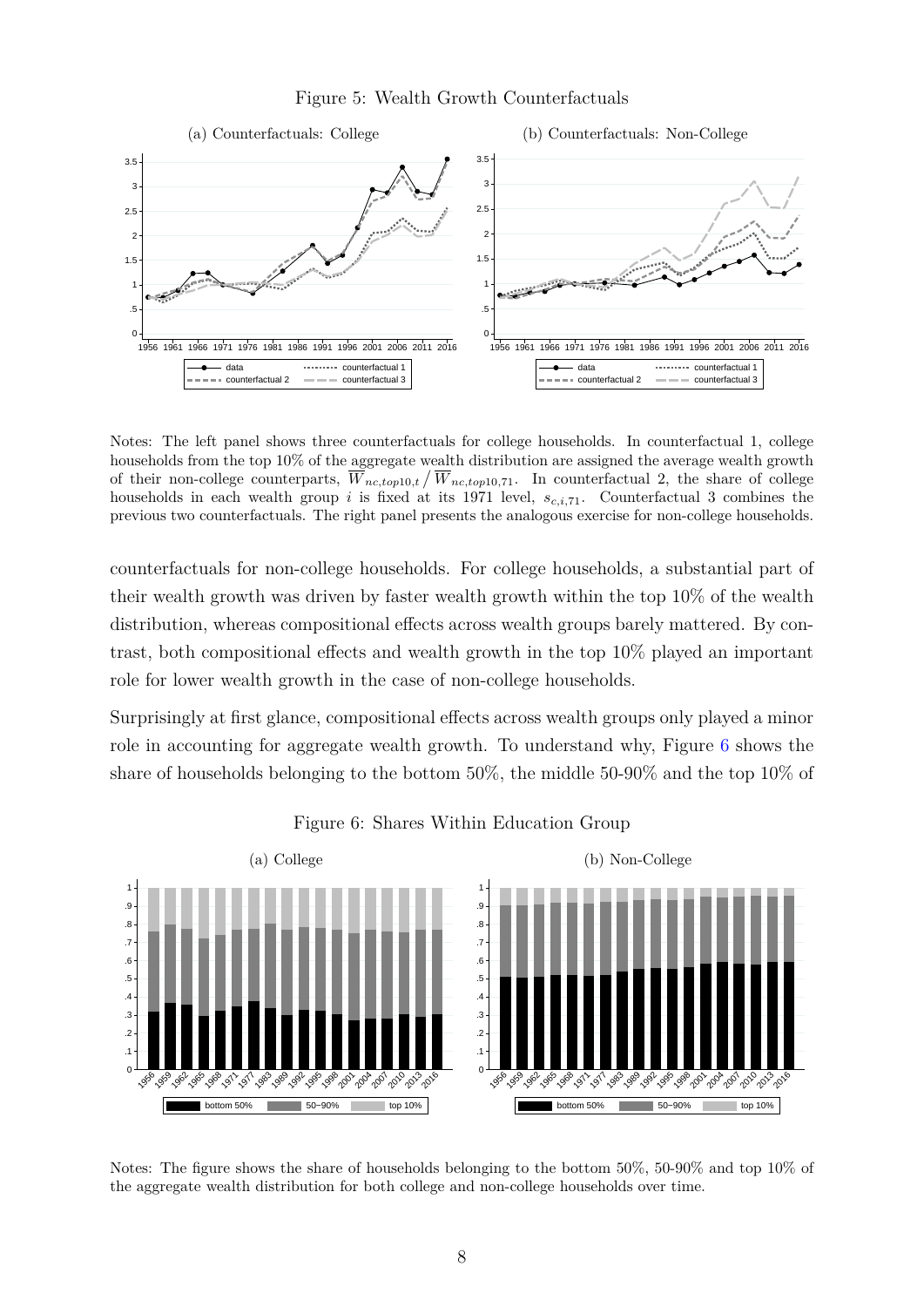the aggregate wealth distribution within the group of college households (left panel) and non-college households (right panel). The finding that compositional changes contribute little to college wealth growth is reflected in the fact that shares have remained remarkably stable over time. Among college households, around 23% belong to the top 10% on average, 45% to the middle class, and 32% are in the bottom 50% of the aggregate wealth distribution. We observe only small fluctuations around these time averages over time. For non-college households, the corresponding shares are 6%, 38% and 56%, but there is a visible trend towards a lower top 10% share and a larger bottom 50% share, which is reflected in the results of Figure [5b.](#page-8-2)

The relative stability of the shares within the group of college households also has important implications for the discussion of education as a means of financial mobility. Our results suggest that obtaining a college degree does not increase the probability of finding oneself in the upper parts of the wealth distribution. A college degree seems to help households to keep pace, but not to climb the wealth ladder.

<span id="page-9-0"></span>

Figure 7: Shares of College and Non-College Households by Wealth Group

Notes: The figure shows the share of college and non-college households in the entire population and in each group of the aggregate wealth distribution over time.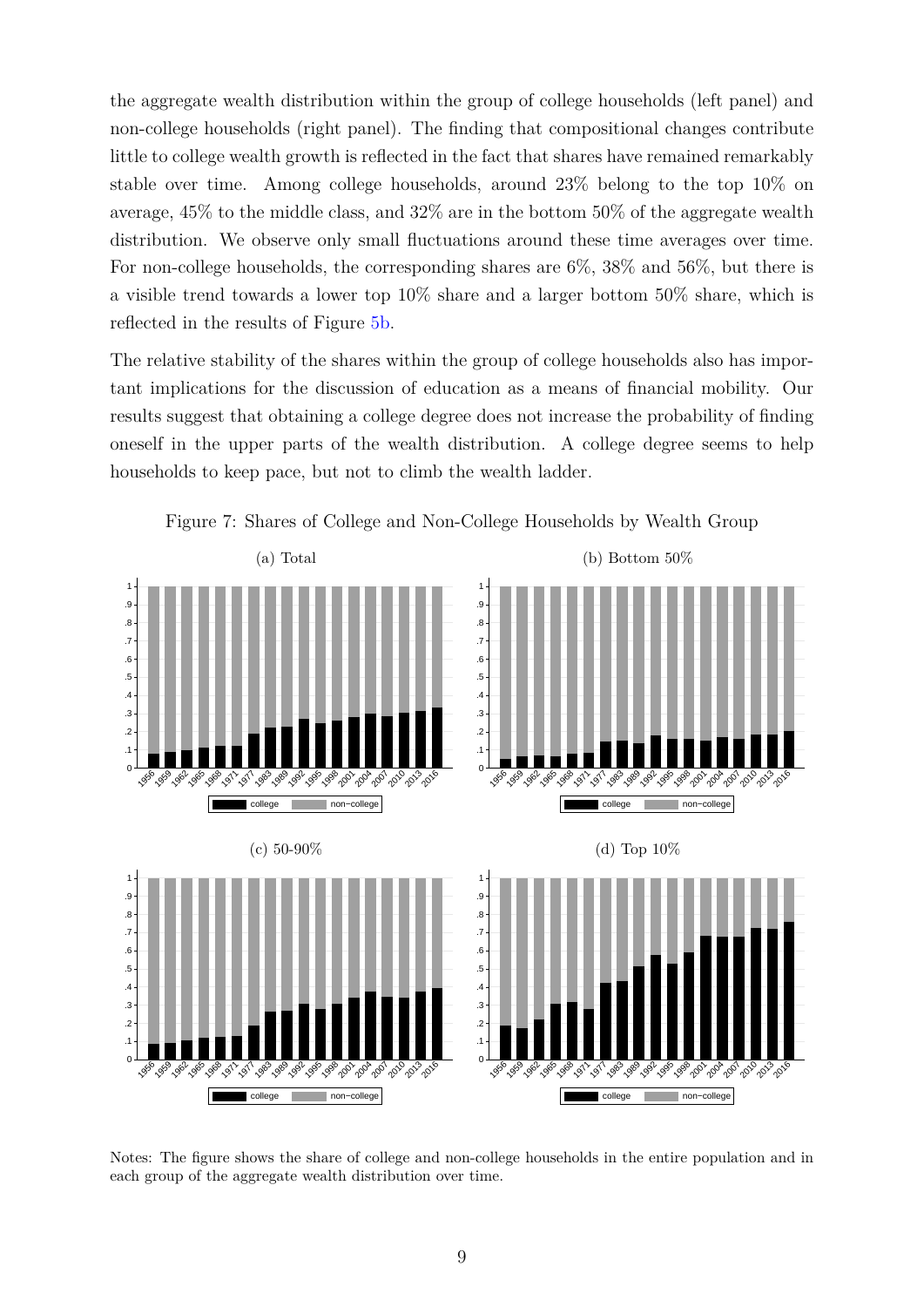While Figure [6](#page-8-3) slices the data by educational attainment, Figure [7](#page-9-0) shows the share of college and non-college households within each group of the wealth distribution, as well as the full cross section. The overall share of households with a college-graduated head has quadrupled from 8.4% in 1956 to 34% in 2016. We find that this increase was distributed evenly across wealth groups, so that this trend is consistent with Figure [6.](#page-8-3) Between 1956 and 2016, the college share rose from 5.4% to 21% in the bottom 50% of the aggregate wealth distribution, from 9.3% to 39.7% in the middle class (50-90%), and from 19.5% to 76.4% in the top 10%. In other words, it has roughly quadrupled in each group, implying that obtaining a higher educational degree does not necessarily go hand in hand with a higher level of wealth. However, it is evident from the figure that the college share is largest in the top 10% of the wealth distribution.

It is noteworthy that the increase in average college income and wealth, which we have documented above, has taken place while the group of college households grew larger. Accordingly, the total cake has grown faster than the amount of people sharing it. These developments also imply that college households have appropriated larger and larger shares of total wealth and income over time. While non-college households still accounted for 84% of total wealth and 82% of total income in 1956, these shares have fallen to 26% and 39%, respectively, by 2016. As we will show next, the wealth and income advantages are particularly large if a household is formed by two spouses who both hold a college degree.

#### **3.3 The role of marriage patterns for wealth and income growth**

The share of households in which both partners hold a college degree has risen over time. Using Census data, previous research has investigated the importance of assortative mating for income inequality [\(Eika et al.](#page-25-4) [forthcoming,](#page-25-4) [Greenwood et al.](#page-25-6) [2014,](#page-25-6) [Greenwood](#page-26-9) [et al.](#page-26-9) [2015\)](#page-26-9). Positive (negative) assortative mating refers to a situation when people with the same level of education marry more (less) frequently than what would be expected if marriage patterns were random. The existing studies suggest that positive assortative mating helps to explain cross-sectional income inequality, but hardly contributes to changes of income inequality over time. The SCF+ data allow to shed light on the role of marriage patterns and assortative mating for wealth in addition to income inequality.

The data show that couples with two college-educated spouses saw particularly large increases in income and wealth. In Figure [8a,](#page-11-0) we see that dual-college households have increased their average income by a factor of around two between 1965 and 2016, while income stagnated for households in which both partners hold a high school degree, and decreased for households in which both spouses have completed less than 12 years of schooling.<sup>[8](#page-10-0)</sup> A qualitatively similar, but quantitatively even more pronounced picture emerges for wealth in Figure [8b.](#page-11-1) Households in which both spouses have a college degree

<span id="page-10-0"></span><sup>8</sup> Information on the spouse's educational attainment is only available since 1965.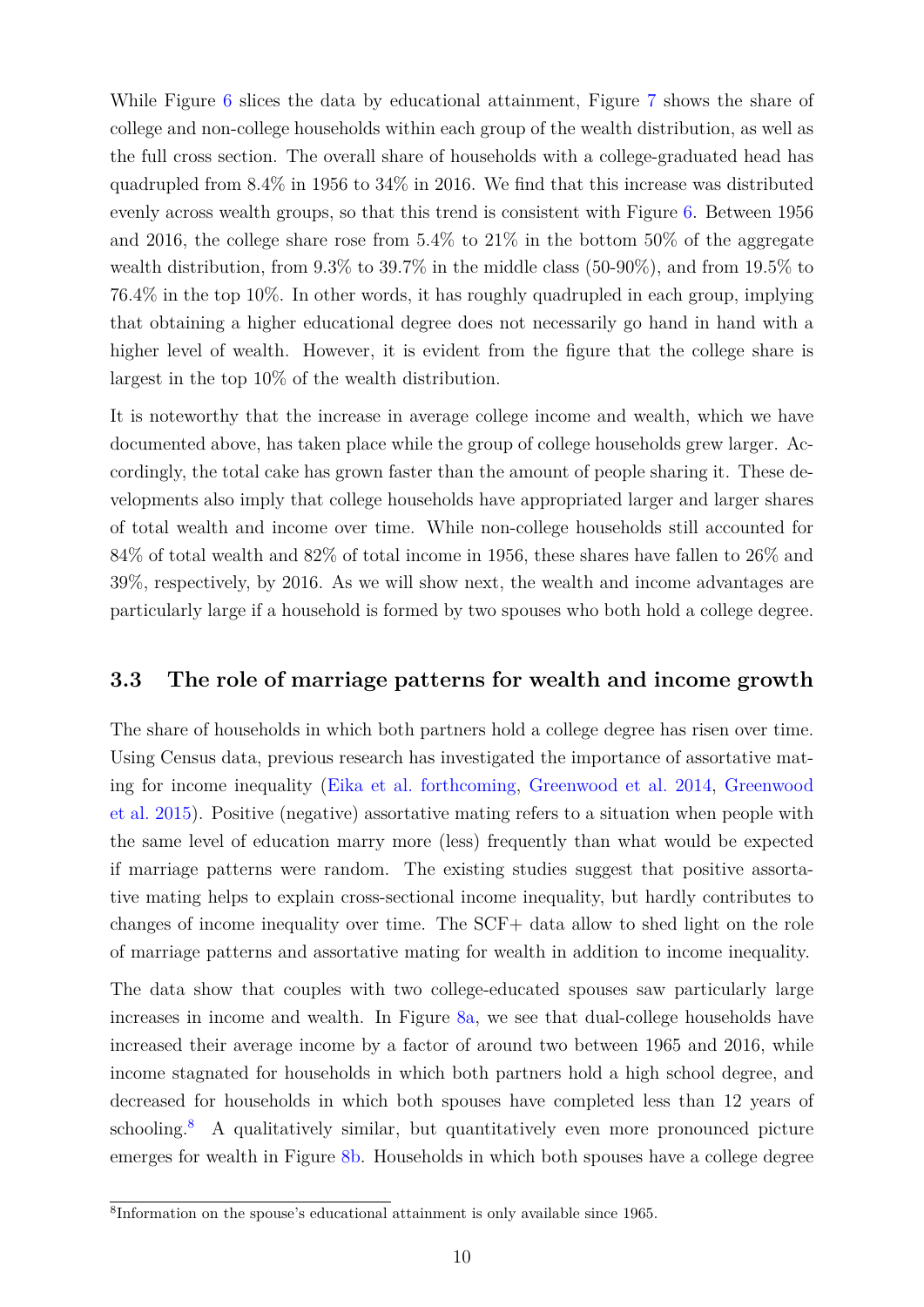<span id="page-11-2"></span><span id="page-11-0"></span>

<span id="page-11-4"></span><span id="page-11-1"></span>Figure 8: Average Income and Wealth by Education of Spouses

Notes: The upper left panel shows average income of households in which *both* partners have less than 12 years schooling, a high school degree and a college degree, respectively, over time. The thick black line depicts average income for all non-single (married or living with partner) households. The male partner was defined as the household head. The upper right panel shows analogous results for net wealth. The lower left panel shows the share of total income of non-single households appropriated by dual-college households, once in percent (black line, left axis), and once relative to this group's population share (gray line, right axis). The lower right panel shows analogous results for net wealth.

have more than quadrupled their wealth, while households without any college-educated spouse have experienced very meager wealth growth.

Figure [8c](#page-11-2) shows that while dual-college households only appropriated 8.4% of all non-single households' income in 1[9](#page-11-3)65, the figure has increased to  $49.7\%$  in  $2016.<sup>9</sup>$  However, the population share of this group has also increased from 4.4% to 26.4%, such that the income share of dual-college households relative to their population share has hardly changed. A similar result pertains to wealth (see Figure [8d\)](#page-11-4). In this sense, the increasing share of total income and wealth accruing to (dual-)college households has not been disproportionate.

<span id="page-11-3"></span><sup>&</sup>lt;sup>9</sup>Non-single households comprise marriage and cohabitation. We find very similar results when only considering married households.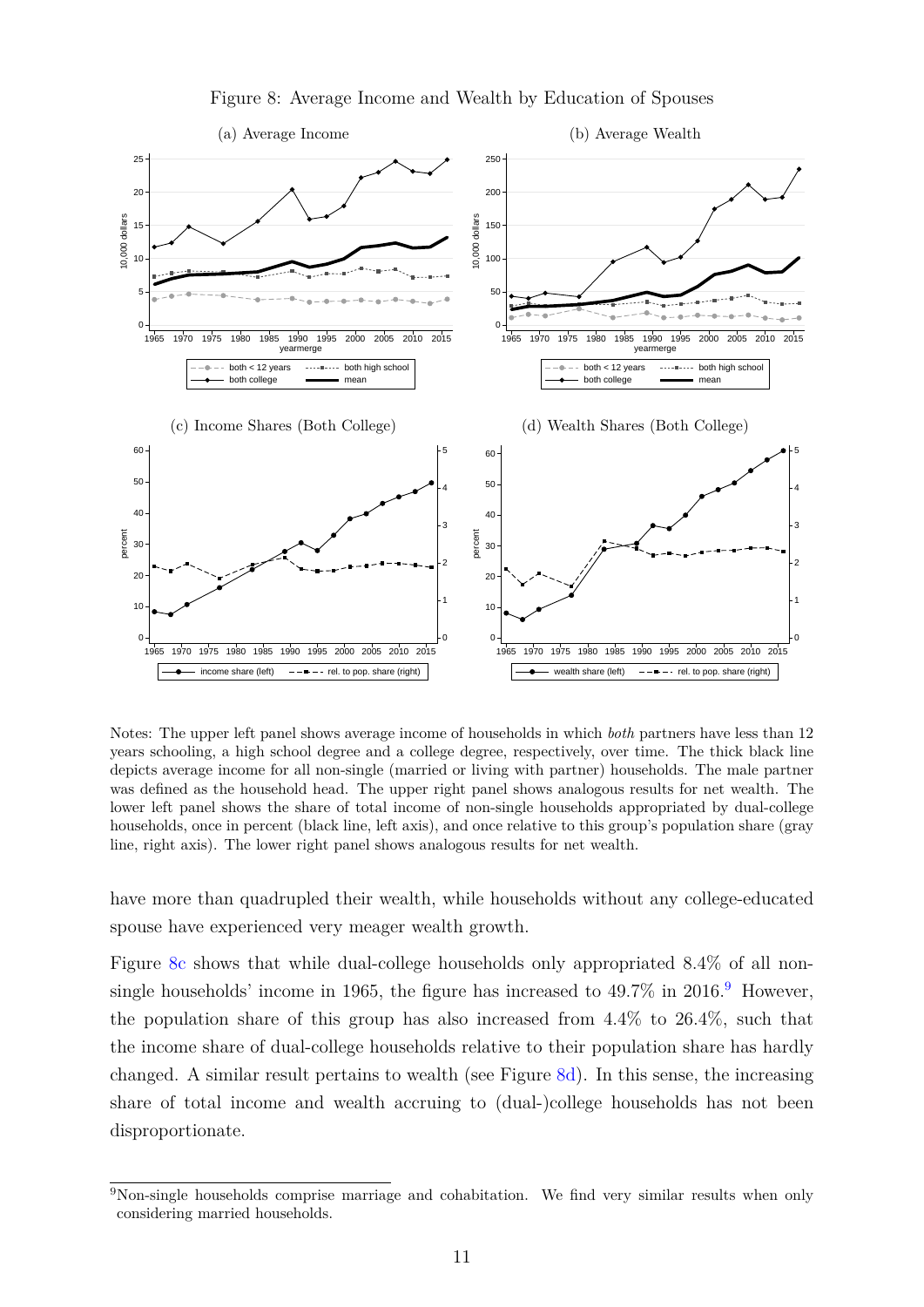|                                                                                         | Data    |                |      |      | Random  |      |      | Ratio |      |     |  |
|-----------------------------------------------------------------------------------------|---------|----------------|------|------|---------|------|------|-------|------|-----|--|
| head/spouse                                                                             | (1)     | (2)            | (3)  | sum  | (1)     | (2)  | (3)  | (1)   | (2)  | (3) |  |
| $<$ 12 years (1)                                                                        | 36.1    | 14.5           | 0.4  | 51.0 | 22.9    | 24.8 | 3.3  | 1.6   | 0.6  | 0.1 |  |
| high school $(2)$                                                                       | 8.6     | 27.0           | 1.6  | 37.2 | 16.7    | 18.1 | 2.4  | 0.5   | 1.5  | 0.7 |  |
| $\text{college } (3)$                                                                   | 0.3     | 7.2            | 4.4  | 11.9 | 5.4     | 5.8  | 0.8  | 0.1   | 1.2  | 5.8 |  |
| sum                                                                                     | 45.0    | 48.7           | 6.4  | 100  |         |      |      |       |      |     |  |
|                                                                                         |         | 1977           |      |      |         | 1977 |      |       | 1977 |     |  |
| $<$ 12 years (1)                                                                        | 20.1    | 13.1           | 0.7  | 33.9 | 9.6     | 19.1 | 5.3  | 2.1   | 0.7  | 0.1 |  |
| high school $(2)$                                                                       | 7.6     | 32.7           | 4.8  | 45.1 | 12.7    | 25.4 | 7.0  | 0.6   | 1.3  | 0.7 |  |
| college $(3)$                                                                           | 0.5     | 10.5           | 10.1 | 21.1 | 6.0     | 11.9 | 3.3  | 0.1   | 0.9  | 3.1 |  |
| sum                                                                                     | 28.2    | 56.3           | 15.6 | 100  |         |      |      |       |      |     |  |
|                                                                                         | 1989    |                |      |      |         | 1989 |      |       | 1989 |     |  |
| $< 12$ years $(1)$                                                                      | 11.8    | 10.7           | 0.7  | 23.2 | 4.4     | 14.4 | 4.4  | 2.7   | 0.7  | 0.2 |  |
| high school $(2)$                                                                       | 6.6     | 38.9           | 5.2  | 50.7 | 9.6     | 31.5 | 9.5  | 0.7   | 1.2  | 0.5 |  |
| $\text{college } (3)$                                                                   | 0.6     | 12.5           | 12.9 | 26.0 | 4.9     | 16.1 | 4.9  | 0.1   | 0.8  | 2.6 |  |
| sum                                                                                     | 19.0    | 62.1           | 18.8 | 100  |         |      |      |       |      |     |  |
|                                                                                         |         | 1998           |      |      |         | 1998 |      |       | 1998 |     |  |
| $<$ 12 years (1)                                                                        | 6.9     | 7.6            | 0.2  | 14.7 | 1.7     | 9.2  | 3.8  | 4.0   | 0.8  | 0.1 |  |
| high school $(2)$                                                                       | 4.3     | 44.4           | 7.4  | 56.1 | 6.6     | 35.1 | 14.5 | 0.7   | 1.3  | 0.5 |  |
| college $(3)$                                                                           | 0.5     | 10.5           | 18.3 | 29.3 | 3.4     | 18.3 | 7.6  | 0.1   | 0.6  | 2.4 |  |
| sum                                                                                     | 11.7    | 62.5           | 25.9 | 100  |         |      |      |       |      |     |  |
|                                                                                         | 2007    |                |      |      | 2007    |      |      | 2007  |      |     |  |
| $<$ 12 years (1)                                                                        | 6.7     | 6.3            | 0.3  | 13.3 | 1.5     | 7.8  | 4.0  | 4.4   | 0.8  | 0.1 |  |
| high school $(2)$                                                                       | 4.4     | 41.0           | 8.2  | 53.6 | 6.1     | 31.4 | 16.1 | 0.7   | 1.3  | 0.5 |  |
| $\text{college } (3)$                                                                   | 0.3     | 11.2           | 21.6 | 33.1 | 3.8     | 19.4 | 10.0 | 0.1   | 0.6  | 2.2 |  |
| sum                                                                                     |         | 11.4 58.5 30.1 |      | 100  |         |      |      |       |      |     |  |
|                                                                                         | 2016    |                |      |      | 2016    |      |      | 2016  |      |     |  |
| $< 12$ years $(1)$                                                                      | $5.4\,$ | 6.1            | 1.0  | 12.5 | $1.2\,$ | 6.5  | 4.8  | 4.5   | 0.9  | 0.2 |  |
| high school $(2)$                                                                       | 3.8     | 35.2           | 11.0 | 50.0 | 4.9     | 26.0 | 19.2 | 0.8   | 1.4  | 0.6 |  |
| college $(3)$                                                                           | $0.5\,$ | 10.7           | 26.4 | 37.6 | 3.6     | 19.6 | 14.4 | 0.1   | 0.5  | 1.8 |  |
| $\operatorname*{sum}% \left\{ \mathcal{M}_{i}\right\} =\left\{ \mathcal{M}_{i}\right\}$ | 9.7     | 52.0           | 38.4 | 100  |         |      |      |       |      |     |  |

<span id="page-12-0"></span>Table 1: Marriage patterns in selected years – Actual data versus random matching

Notes: The table shows the relative size (in percent) of marriage groups defined by education of head and spouse over time. The reference total are all non-single households (married or living with partner) with information on the educational attainment of both spouses. (1) means less than 12 years of schooling, (2) means that the person has a high school degree, and (3) that the person has a college degree. Rows refer to the head, columns to the spouse. The male partner was defined as the household head. The left part of the table shows each group's relative size in the data. The middle part shows the corresponding shares if matching was random. The right part shows the ratio of the shares in the data to the shares that would have been obtained with random matching. The counterfactual was computed from marginal frequencies. Reading example: In 1965, in 4.4% of households both head and spouse had a college degree. 6.4% of all spouses had a college degree, and 11.9% of all heads. The share of dual-college households was 5.8 times as large as it would have been with random matching.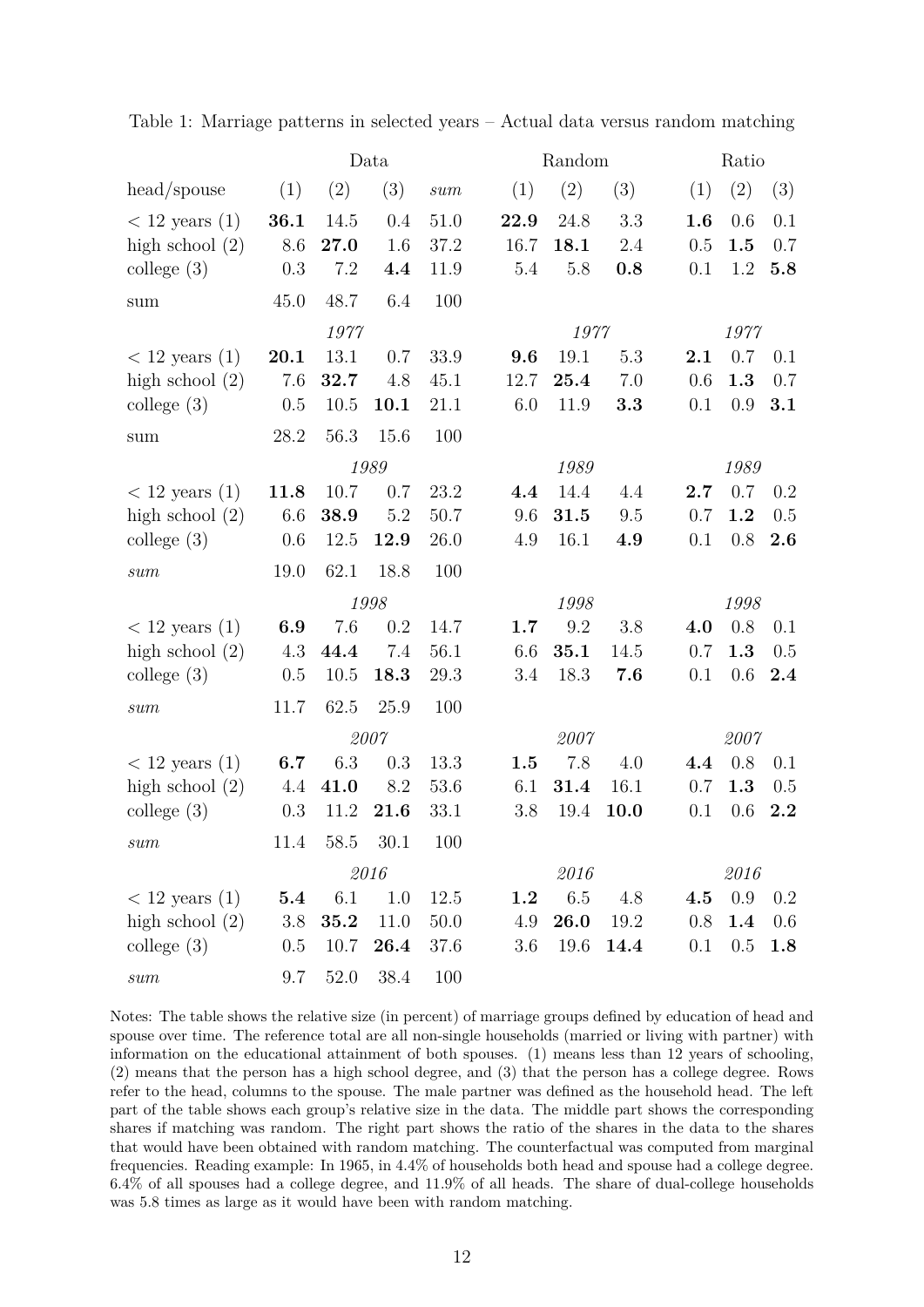The data also document that the fact that dual-college households have appropriated larger shares of income and wealth over time has little to do with assortative mating. Table [1](#page-12-0) compares actual marriage patterns with those that would have been observed under random matching based on marginal frequencies. We find that assortative mating has actually *decreased* for college-educated people, whereas it has increased for low-educated individuals. Our results are both qualitatively and quantitatively consistent with the findings of [Eika et al.](#page-25-4) [\(forthcoming\)](#page-25-4), who use U.S. data from the March Current Population Survey (CPS) for  $1962-2013$ .<sup>[10](#page-13-1)</sup> In other words, the fact that we see a larger share of dual-college households nowadays can mainly be attributed to increases in educational attainment, especially among females, rather than changes in preferences and sorting. While there were around 12% male college graduates in 1965, the share of college graduates among the female partners was only half as large (6.4%). The shares have increased to 37.6% for males and 38.4% for females in 2016.

### <span id="page-13-0"></span>**4 Portfolio composition and entrepreneurship**

The previous section has presented evidence that college households have improved their wealth position substantially compared to non-college households, a finding we referred to as an increase of the college wealth premium. In this section, we will investigate potential drivers of this development in more detail. Figure [9](#page-14-0) illustrates the increase in the college income and wealth premium. The ratio of college to non-college income was roughly stable until the late 1970s. The ratio of college to non-college wealth fluctuated somewhat more over this period, but did not show any trending behavior. In the early 1980s, both ratios embarked on a largely uninterrupted upward trend. The only exceptions were the early 1990s recession and the burst of the "dot-com bubble" in 2001. The wealth gap has widened considerably more than the income gap, namely by around 150% as opposed to a widening of 50% for the income gap between 1971 and 2016.

The discrepancy in the development of income and wealth becomes even more explicit when we only consider the middle class (50-90%) of the *income* distribution and average the data by decades. The results are shown in Figure [10.](#page-14-1) Even for these households who, by construction, had almost identical income paths, the widening of the college wealth gap since the 1980s stands out. While wealth has doubled for college households, non-college households with the same income trends saw their wealth only increasing by  $25\%$ .

Which role do demographic shifts play for the observed phenomena? So far, we have looked at unconditional averages. To obtain an estimate of the "college wealth effect" net of potential confounders such as demographics, we estimate the following micro-level

<span id="page-13-1"></span> $10$ [Eika et al.](#page-25-4) [\(forthcoming\)](#page-25-4) demonstrate the robustness of these patterns to accounting for sorting by age and changes in the probability of marriage by education level, as well as to different measures of assortative mating.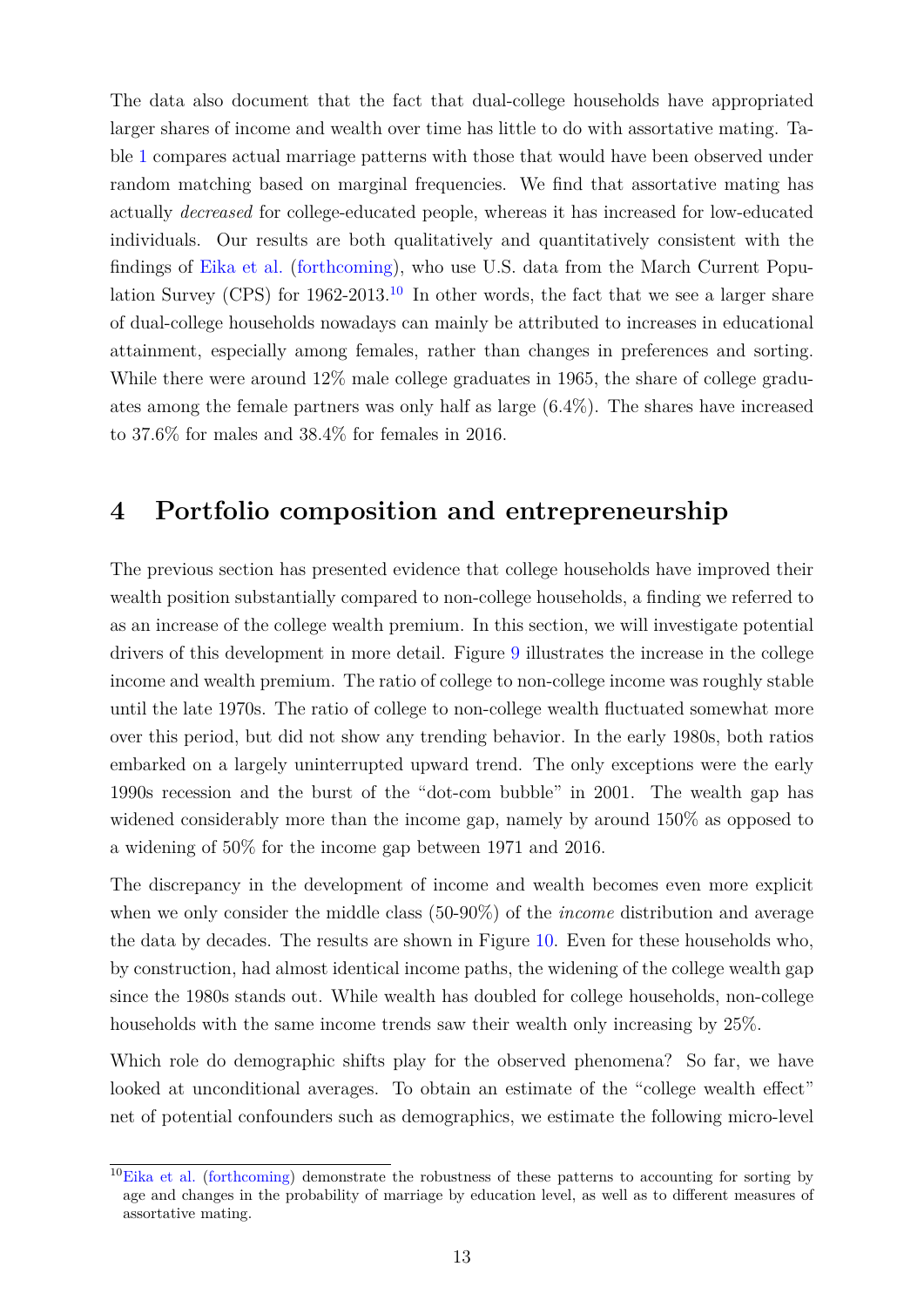<span id="page-14-0"></span>

Figure 9: Wealth and Income Ratios: College/Non-College

Notes: The graph shows the ratio of college to non-college wealth (black line) and income (gray dashed line) over time, relative to its level in 1971.

regression:

$$
W_{it} = \beta_0 + \beta_1 c_{it} + \sum_{t > 1956} \beta_{2,t} \mathbb{I}_{[year=t]} \cdot c_{it} + \sum_{t > 1956} \beta_{3,t} \mathbb{I}_{[year=t]} + \Gamma' X_{it} + \xi_{it}.
$$
 (2)

 $W_{it}$  denotes wealth of household *i* in survey wave *t*,  $\mathbb{I}_{\text{[year=t]}}$  are survey wave fixed effects for  $t \in \{1959, 1962, ..., 2016\}$ , and  $c_{it}$  is an indicator for whether the head has a college degree. The control vector  $X_{it}$  includes total household income, a full set of age dummies,

<span id="page-14-3"></span><span id="page-14-2"></span>Figure 10: Middle-Class Wealth and Income Levels by Decade

<span id="page-14-1"></span>

Notes: The figure shows average income and wealth for households from the 50-90% of the aggregate *income* distribution by education. Data were averaged across decades, and normalized to the 1980s.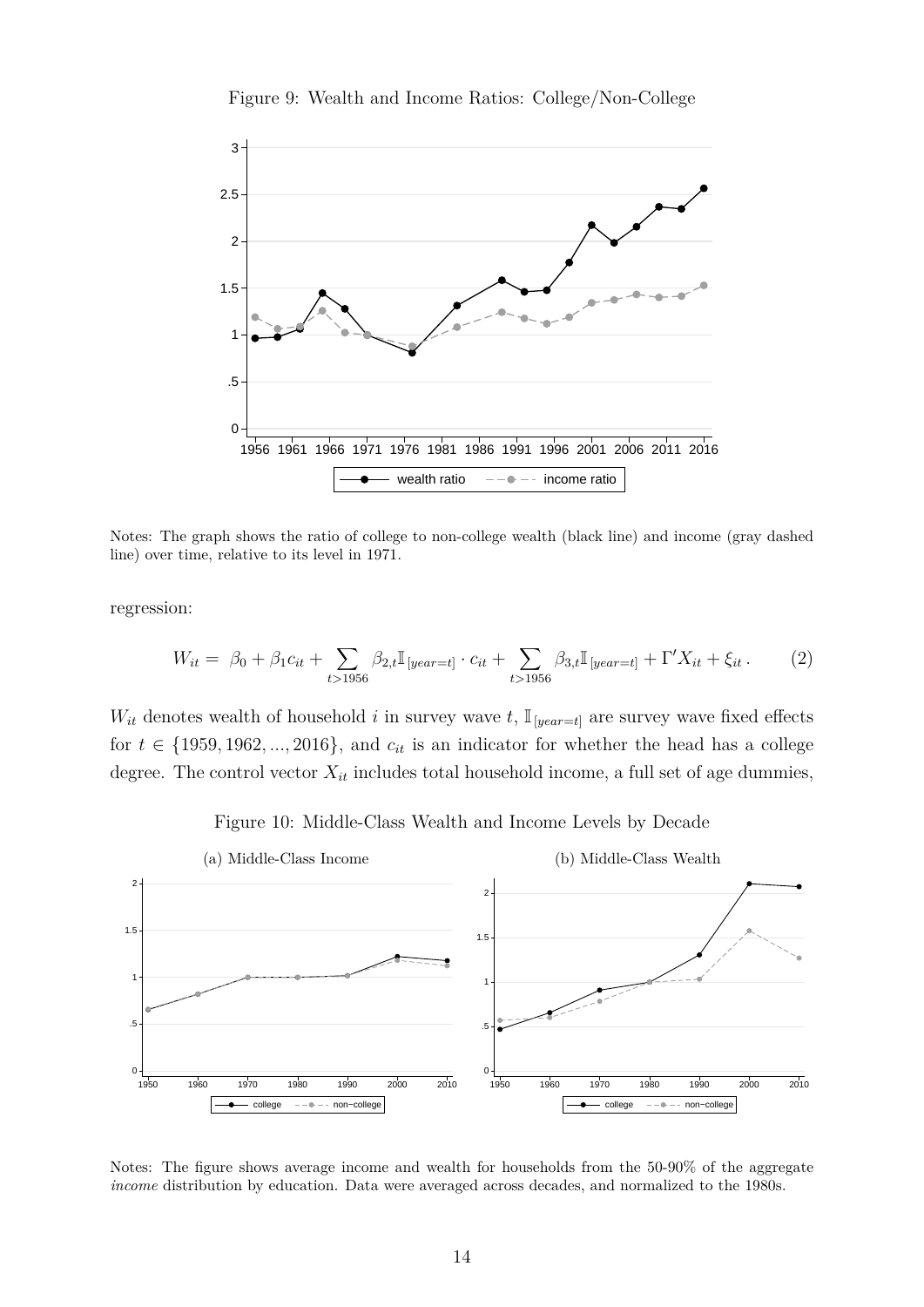

<span id="page-15-0"></span>

Notes: The graph shows the advantage of having a college degree  $(\beta_1 + \beta_2)_t$  over time. The solid line with dots refers to the baseline in [\(2\)](#page-14-2). The dashed line with squares presents the results for a restricted sample including only households from the 50-90% of the aggregate income distribution. The shaded gray areas show NBER recessions.

a dummy for whether the household includes children, and an indicator for whether the head is married.

As a baseline specification, we estimate this regression on the entire sample. As a robustness check, we also estimate it on a restricted sample that is limited to households in the 50-90% group of the aggregate income distribution. This restriction can be interpreted as an additional non-parametric way of controlling for income.

Figure [11](#page-15-0) illustrates the results, and the underlying coefficient estimates are summarized in Table [B.3.](#page-31-0) The college wealth effect  $(\beta_1 + \beta_{2,t})$  is clearly visible from the 1980s on. The figure also illustrates that college wealth tends to be hit more severely in recessions, which tend to reduce the college wealth premium.

For the middle-class income sample, the college wealth effect is smaller in size, but still clearly visible since the 1980s. Indeed, the college wealth effect is strongest for the top  $10\%$  of the income distribution, but also visible for the bottom  $90\%$  (see Figure [A.3\)](#page-29-0). By contrast, the college income effect is much smaller, and entirely driven by the top 10% of the aggregate income distribution. $^{11}$  $^{11}$  $^{11}$ 

<span id="page-15-1"></span><sup>&</sup>lt;sup>11</sup>A possible explanation for the heterogeneity of the college income premium is offered by [Eika et al.](#page-25-4) [\(forthcoming\)](#page-25-4), who demonstrate with Norwegian data that the income premium varies substantially across different fields of study.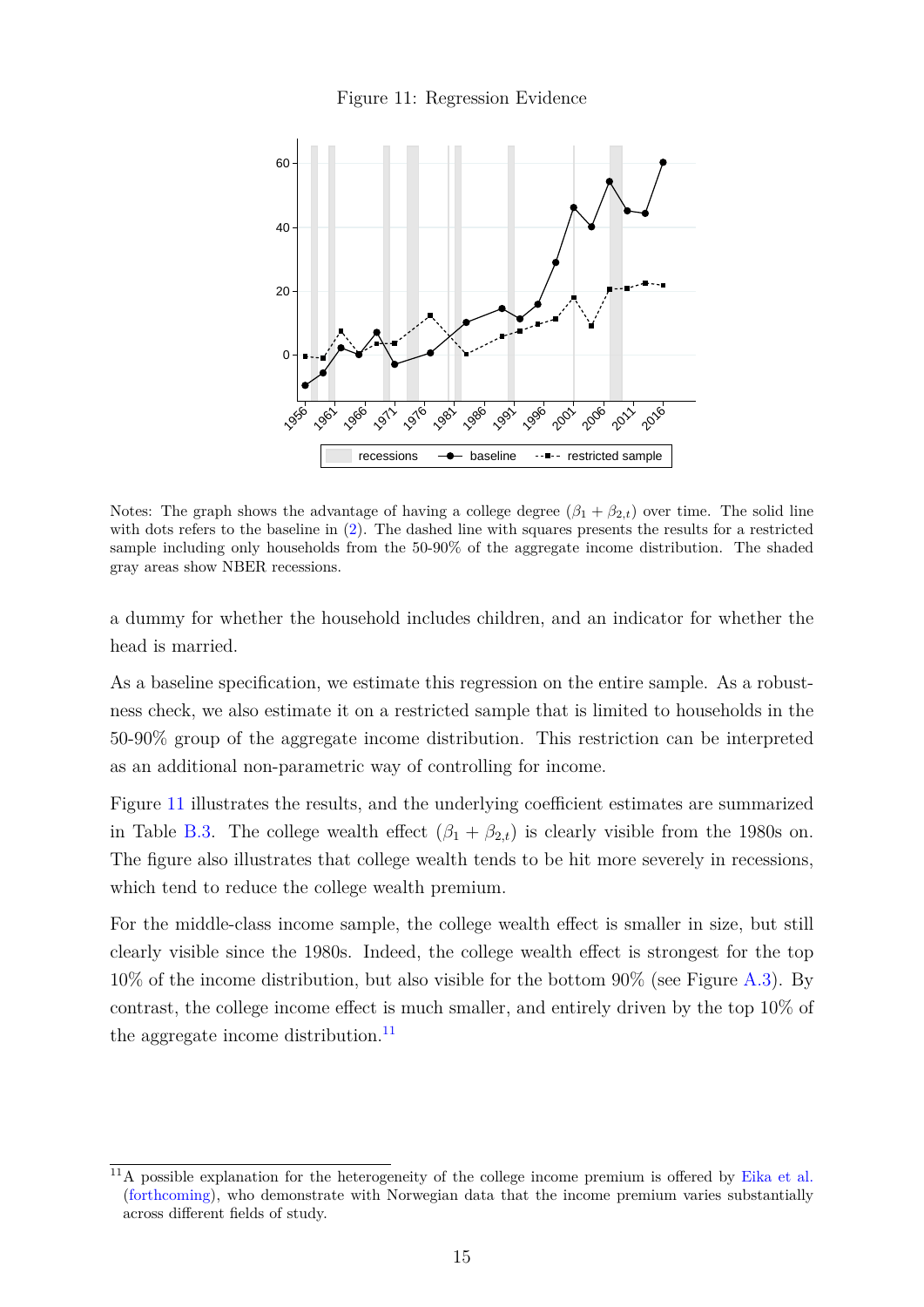#### **4.1 Portfolio heterogeneity**

In workhorse models of wealth inequality following the early work of [Huggett](#page-26-10) [\(1993\)](#page-26-10) and [Aiyagari](#page-25-7) [\(1994\)](#page-25-7), wealth growth depends on the amount of savings, so that changes in income inequality translate into changes in wealth inequality. However, it is a wellestablished fact that wealth inequality exceeds income inequality. Economic theory highlights the role of bequests, entrepreneurship and differential returns on assets to explain this finding (see e.g. [Cagetti and De Nardi](#page-25-8) [2008,](#page-25-8) [De Nardi and Fella](#page-25-9) [2017,](#page-25-9) [Benhabib et al.](#page-25-10) [2017\)](#page-25-10). [Kuhn et al.](#page-26-3) [\(2018\)](#page-26-3) provide further empirical substance to the important role of differences in portfolio choice and associated returns. They illustrate how differences in household portfolios along the wealth distribution, combined with differential asset price growth, can lead to a "decoupling" of the growth of income and wealth.

The SCF+ data allow us to examine the portfolio composition of households along educational lines. Figure [12](#page-16-0) illustrates that the average portfolios of college and non-college households do not merely differ in size, but also in composition. In particular, the share of non-financial assets is substantially larger for non-college households. Table [B.2](#page-30-1) in the Appendix shows that this high share is mainly accounted for by housing. For instance, the housing portfolio share of non-college households was 50.9% in 2007, compared to 35.6% for households with a college-educated head. In 2016, these shares had slightly decreased to 43.6% and 28.8%. By contrast, college households tend to hold larger shares of business wealth and equity than non-college households.

<span id="page-16-0"></span>[Kuhn et al.](#page-26-3) [\(2018\)](#page-26-3) show how portfolio differences give rise to differential exposure to asset



Figure 12: Portfolio Shares of College and Non-College Households

Notes: The left panel shows the portfolio composition of college households over time. The right panel shows the portfolio composition of non-college households. Housing includes non-residential real estate. Stocks include mutual fund holdings.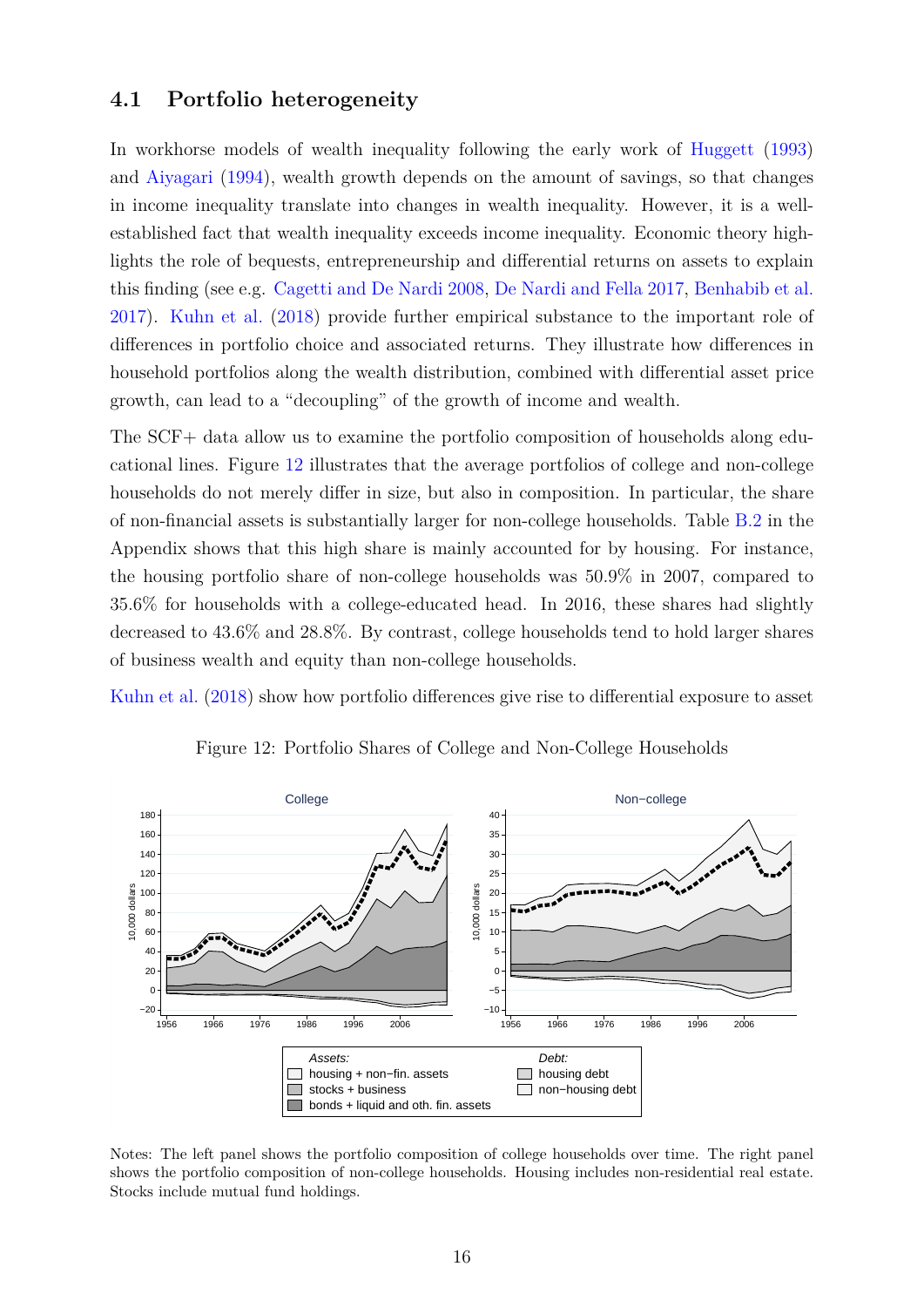

<span id="page-17-0"></span>

Notes: The solid line with dots shows the ratio of average college to non-college equity. The dashed line with squares shows the average stock price from the Macrohistory database, transformed to 2016 dollars. Both series were indexed to 1989. Stocks include mutual fund holdings.

price changes. In the case of college households, their higher equity portfolio share allowed them to reap higher capital gains during the stock price boom of the past 30 years. Figure [13](#page-17-0) shows that real equity prices, taken from the Macrohistory Database, have tripled since 1989. The figure also illustrates that the increase in stock prices has moved hand in hand with the ratio of college to non-college equity holdings over this period.

As capital gains from asset price changes are unrelated to the development of income, they can help to explain why the college wealth gap has widened substantially more than the college income gap. Indeed, the estimated college wealth advantage is reduced when we control for stock market exposure in our micro regressions (see Figure [14\)](#page-18-0). We measure stock price exposure via the portfolio share of equity *s <sup>e</sup>* and the real average equity price  $P^e$ , included in levels, interacted with each other, and interacted with college. More precisely, we estimate the following regression:

<span id="page-17-2"></span><span id="page-17-1"></span>
$$
W_{it} = \beta_0 + \beta_1 c_{it} + \sum_{t > 1956} \beta_{2,t} \mathbb{I}_{[year=t]} \cdot c_{it} + \sum_{t > 1956} \beta_{3,t} \mathbb{I}_{[year=t]} + \beta_4 s_{it}^e + \beta_5 s_{it}^e \cdot c_{it} + \beta_6 s_{it}^e \cdot P_t^e + \beta_7 s_{it}^e \cdot P_t^e \cdot c_{it} + \Gamma' X_{it} + \epsilon_{it}.
$$
\n(3)

Figure [14](#page-18-0) shows that controlling for stock price exposure reduces the college wealth premium substantially, especially during the stock market booms in the 1960s and since the 1990s. The high correlation of college to non-college equity growth with stock price growth since the 1990s stock market boom, together with the micro-level regression evidence, suggests that differential stock market exposure via direct stock and mutual fund holdings played a key role for the rapid increase in the college wealth premium since the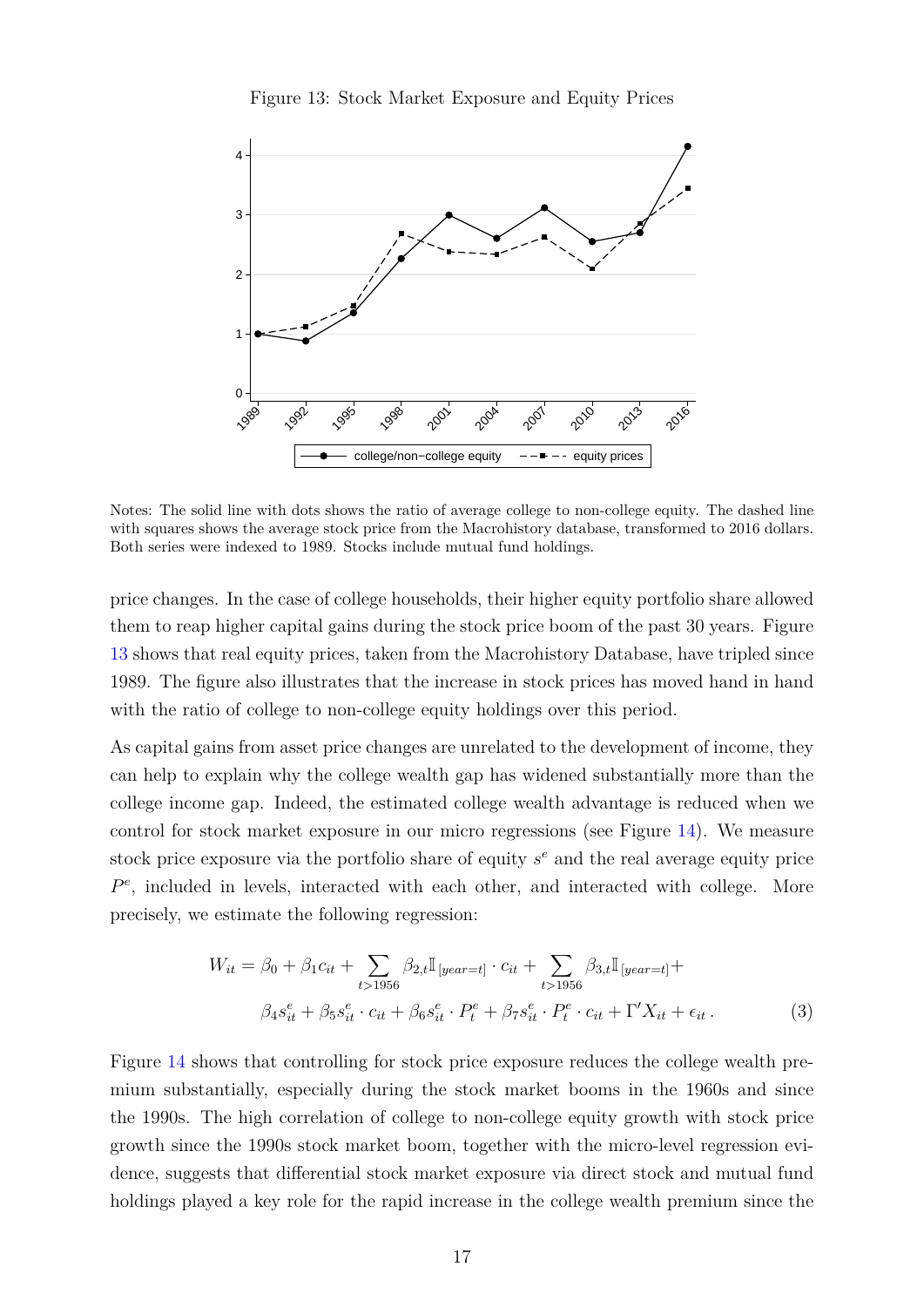

<span id="page-18-0"></span>

Notes: The graph shows the advantage of having a college degree  $(\beta_1 + \beta_{2,t})$  over time. The solid line with dots repeats the baseline from [\(2\)](#page-14-2) as a reference. The short-dashed, dark gray line presents the results for regression [\(3\)](#page-17-1), the dashed, dark medium line presents the results for regression [\(4\)](#page-19-1), and the long-dashed, light gray line includes the additional controls from both [\(3\)](#page-17-1) and [\(4\)](#page-19-1).

1980s.

#### **4.2 Business ownership**

While stock price exposure can account for an important share of the observed college wealth premium, there still remains an unexplained wealth growth differential between college and non-college households. In a second step, we therefore ask which role business ownership played for the observed trends. Motivated by the fact that business wealth has gained importance in the portfolio of college households in recent years, and that business assets, just like equity, are an asset class which is primarily held by the top 10% of the aggregate wealth distribution [\(Kuhn et al.](#page-26-3) [2018\)](#page-26-3), we look at the effects of controlling for business ownership.

In [\(3\)](#page-17-1), we included the portfolio share of equity and mutual funds. [Fagereng et al.](#page-25-11) [\(2018\)](#page-25-11) point out that entrepreneurial skills may affect the whole portfolio via differential returns. Therefore, we include a more general dummy for business ownership, *busit*, instead of the portfolio share of business wealth in this specification. Since there is no general market price for business assets, we interacted it with year fixed effects to allow for variation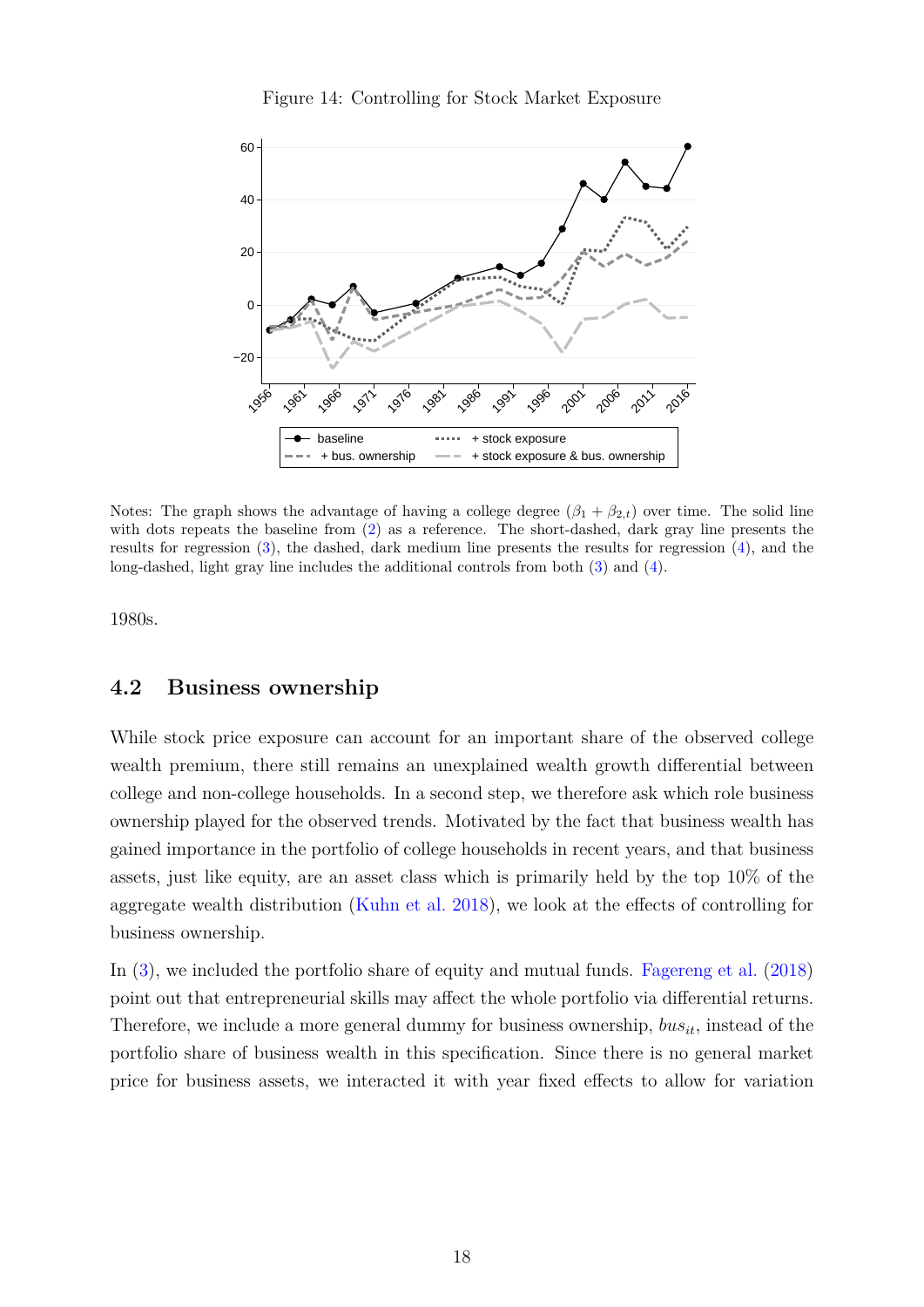across time. Apart from these slight changes, the specification follows that in [\(3\)](#page-17-1):

<span id="page-19-1"></span>
$$
W_{it} = \beta_0 + \beta_1 c_{it} + \sum_{t>1956} \beta_{2,t} \mathbb{I}_{[year=t]} \cdot c_{it} + \sum_{t>1956} \beta_{3,t} \mathbb{I}_{[year=t]} + \beta_4 bus_{it} + \beta_5 bus_{it} \cdot c_{it} + \sum_{t>1956} \beta_{6,t} \mathbb{I}_{[year=t]} \cdot bus_{it} + \sum_{t>1956} \beta_{7,t} \mathbb{I}_{[year=t]} \cdot bus_{it} \cdot c_{it} + \Gamma' X_{it} + \varepsilon_{it}.
$$
\n(4)

The dashed, medium gray line in Figure [14](#page-18-0) shows the resulting coefficients  $\beta_1$  and  $\beta_{2,t}$ . Moreover, we estimate a specification of the regression in which we include the additional controls from  $(3)$  and  $(4)$  jointly. This specification is shown as the long-dashed, light gray line in Figure [14.](#page-18-0) The estimations suggest that also business ownership has contributed to the widening of the college wealth gap. Yet our regressions only show conditional correlations, and cannot lay claim to causality. In the following section, we will discuss potential underlying mechanisms for the observed correlations.

### <span id="page-19-0"></span>**5 Financial literacy and returns on wealth**

Our results suggest stock market exposure and business ownership as driving forces for the rise of the college wealth premium. In the following, we will explore potential reasons why these factors are important, pointing to promising directions for future research. In particular, we will ask which role financial literacy plays for portfolio composition and for differential returns on wealth.

#### **5.1 Financial literacy and portfolio composition**

<span id="page-19-3"></span>One reason why college households hold different assets may be financial literacy. Previous research has consistently established that higher educational attainment is associated with higher levels of financial literacy (see [Lusardi and Mitchell](#page-26-11) [2011,](#page-26-11) [Lusardi and](#page-26-12) [Mitchell](#page-26-12) [2014,](#page-26-12) [Lusardi et al.](#page-26-13)  $2017$ .<sup>[12](#page-19-2)</sup> Higher financial literacy can, for example, affect wealth growth through portfolio composition. Typically, financial literacy is measured via three questions that elicit the understanding of interest compounding, inflation, and risk diversification (see [Lusardi and Mitchell](#page-26-11) [2011\)](#page-26-11). Since the 2016 wave, these questions are also part of the SCF. The left part of Figure [15](#page-20-0) shows the share of households who answered all three questions correctly, stratified by wealth and education. The figure reveals that financial literacy increases with wealth, and is clearly higher for college than for non-college households in all wealth groups. Moreover, the right part of Figure [15](#page-20-0) shows that stock owners do on average have a higher level of financial literacy than non-owners. The same is true for business owners.

<span id="page-19-2"></span> $12$ [Lusardi et al.](#page-26-13) [\(2017\)](#page-26-13) demonstrate that this can actually be an individually optimal outcome, as households with different levels of education have different life-cycle income paths, which entail different incentives to save. Given that financial knowledge helps to earn higher returns on savings, this creates different incentives to invest in financial literacy.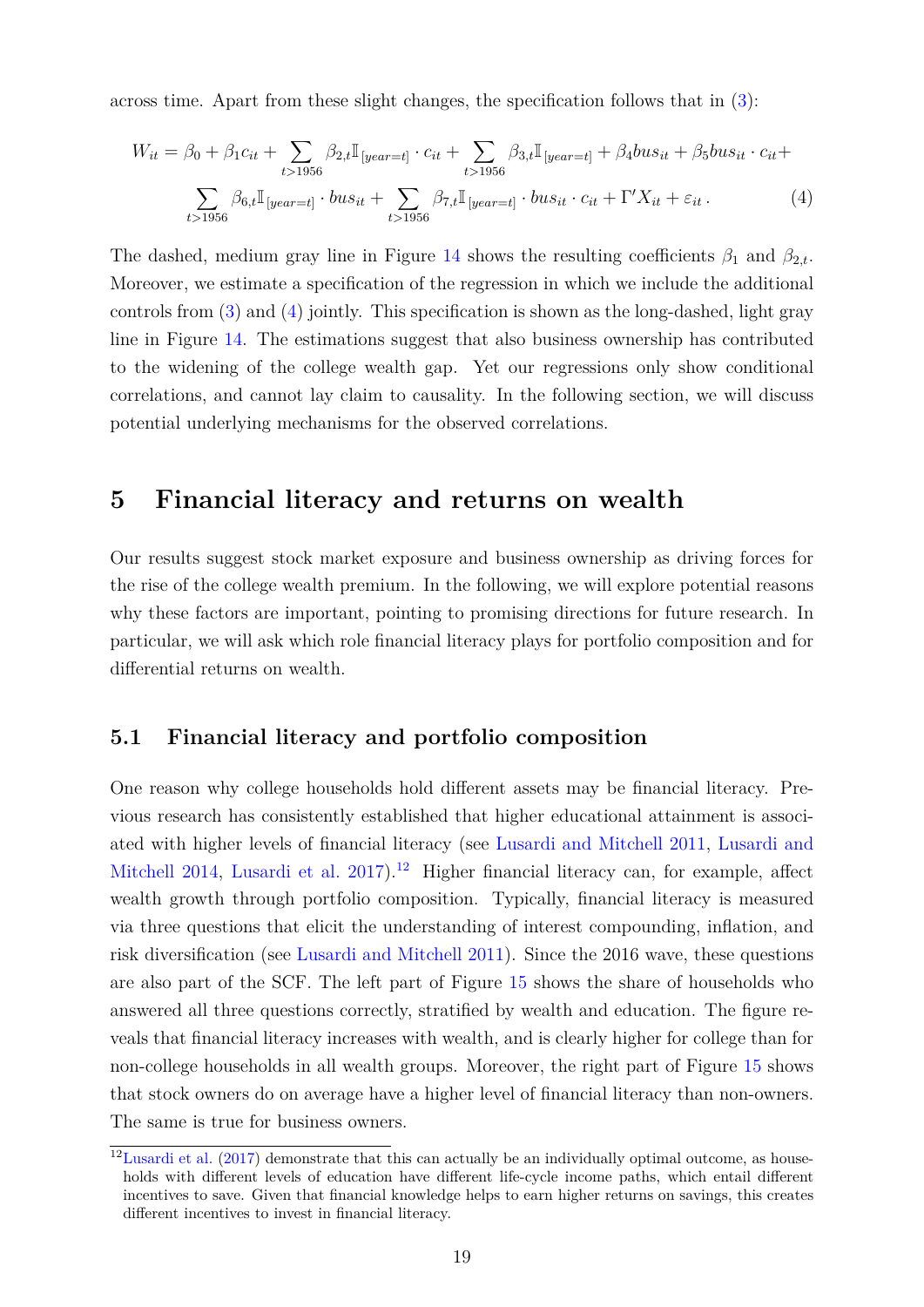#### Figure 15: Financial Literacy

<span id="page-20-0"></span>

Notes: The left panel shows the share of households who answered all three questions on financial literacy correctly in the 2016 SCF by education and wealth group. The right panel shows this share stratified by stock and business ownership instead of wealth.

In a study of Dutch household survey data, [Von Gaudecker](#page-27-3) [\(2015\)](#page-27-3) shows that low financial literacy leads to return losses due to under-diversification in financial assets (unless households seek financial advice). Indeed, the question on risk diversification is the financial literacy question which respondents find most challenging across a wide range of countries (see [Lusardi and Mitchell](#page-26-12) [2014\)](#page-26-12). In the 2016 SCF, the difference between college and non-college households is most pronounced for the risk diversification question, with an average share of correct answers of  $75.9\%$  for college and  $55.9\%$  for non-college households.<sup>[13](#page-20-1)</sup> Moreover, while we have only looked at direct stock market exposure, this may also impact indirect exposure via pension plans. [Lusardi et al.](#page-26-13) [\(2017\)](#page-26-13) stress the heightened importance of financial literacy in the U.S. due to the movement from defined benefit to defined contribution plans, such as  $401(k)s$ . This transition has started in the 1980s, coinciding with the timing of the widening college wealth premium.

To explore the role of financial literacy, we estimated a regression analogous to the baseline in [\(2\)](#page-14-2) for 2016. When we included the SCF financial literacy measure (which equals one if all three questions were answered correctly, and otherwise zero), as well as its interaction with the college indicator, the estimated college effect was reduced by around 40%. Yet this result is only suggestive. Further research is necessary to investigate the robustness of the finding and potential transmission mechanisms.

<span id="page-20-1"></span><sup>&</sup>lt;sup>13</sup>The corresponding share for the question on interest compounding are 86% and 73%, and for the question on real interest rates 86.7% and 72.9%.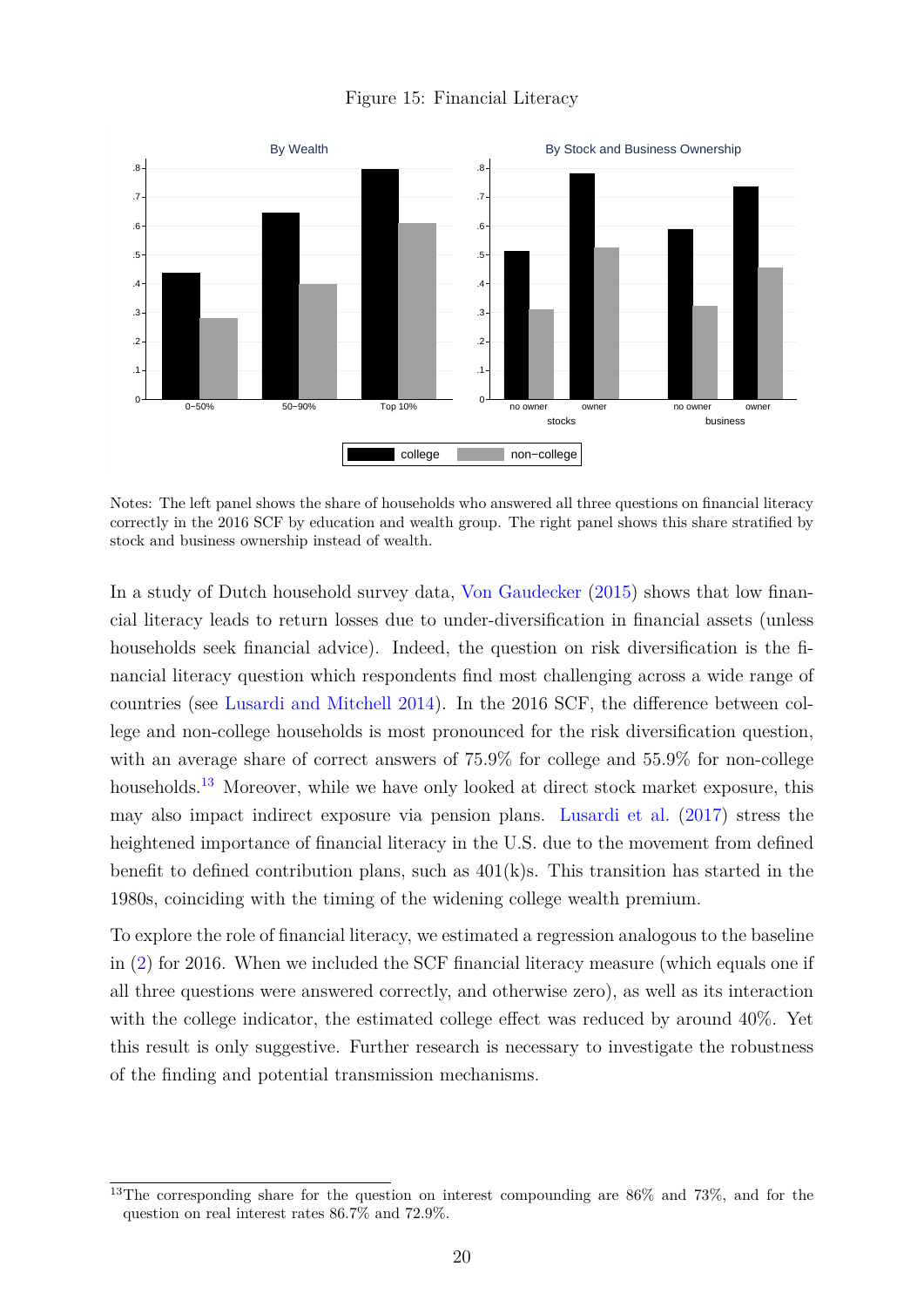#### **5.2 Returns on wealth**

College education might affect wealth accumulation not only through its effect on portfolio allocation to different asset classes. A second channel could be that college households earn higher returns *within* a given asset class, as they are savvier in picking investments with high returns or low fees. [Fagereng et al.](#page-25-11)  $(2018)$  demonstrate that persons with higher levels of education, and especially those with an economics-related college degree, earn higher returns on their wealth and financial assets even *conditional on* portfolio composition. This suggests that our estimate of the effect of differential asset price exposure from section [4](#page-13-0) might be conservative, given that we applied the average rate of return on stocks for all households.

Apart from financial savvy, [Fagereng et al.](#page-25-11) [\(2018\)](#page-25-11) also point to entrepreneurial skills as a source of differential returns. Moreover, borrowing constraints can induce entrepreneurs to save substantial amounts and thus become very wealthy [\(Cagetti and De Nardi](#page-25-12) [2006\)](#page-25-12). There is evidence that business ownership is associated with higher education (see e.g. [Hurst and Lusardi](#page-26-14) [2004\)](#page-26-14). Consistently, the share of business owners in the SCF+ is higher among college households than among non-college households in all waves (and conversely, the share of college households is disproportionately high among business owners).

[Fagereng et al.](#page-25-11) [\(2018\)](#page-25-11) use administrative individual-level data from Norway to construct a measure of returns to financial wealth. To this end, they add income from save and risky assets, and divide it by the average stock of financial and business assets.[14](#page-21-0) Due to the panel structure of their data, they can use the average of beginning- and end-of-period assets as the denominator, in order to account for changes in the stock of assets over the current period. This is not possible with the SCF, as it consists of repeated cross sections. Moreover, income is reported for the year previous to the survey year.

For these reasons, a similar measure constructed from SCF data is likely to include more measurement error. Keeping this in mind, we construct an analogous proxy for returns based on the modern SCF data, which include detailed information on different components of income.[15](#page-21-1) For the numerator, we used information on income from farming and business, income from other businesses, rents, trusts or royalties, income from non-taxable investments such as municipal bonds, dividend income, capital gains and losses, and other interest income. For the denominator, we added the amount of stocks, liquid assets and

<span id="page-21-0"></span><sup>&</sup>lt;sup>14</sup>They consider the following income components: interest income earned on bank deposits and bond yields, yields from risky assets held abroad and outstanding claims and receivables, yields from mutual funds, yields from directly held listed shares (dividends and accrued capital gains), yields from all private equity holdings (distributed dividends and the individual share of retained profits). Financial wealth includes bank deposits, money market funds, bond mutual funds, government and corporate bonds, stocks and mutual fund shares, the value of shares in private businesses and other unlisted shares, and the value of risky assets held abroad and of outstanding claims and receivables.

<span id="page-21-1"></span> $15F$ agereng et al. [\(2018\)](#page-25-11) also construct a proxy for returns to net worth. As this measure requires information on interest payments on all debt, which is so far neither included in the SCF+ nor the readily available extracts of the modern SCF, we decided to focus on returns to financial and business wealth.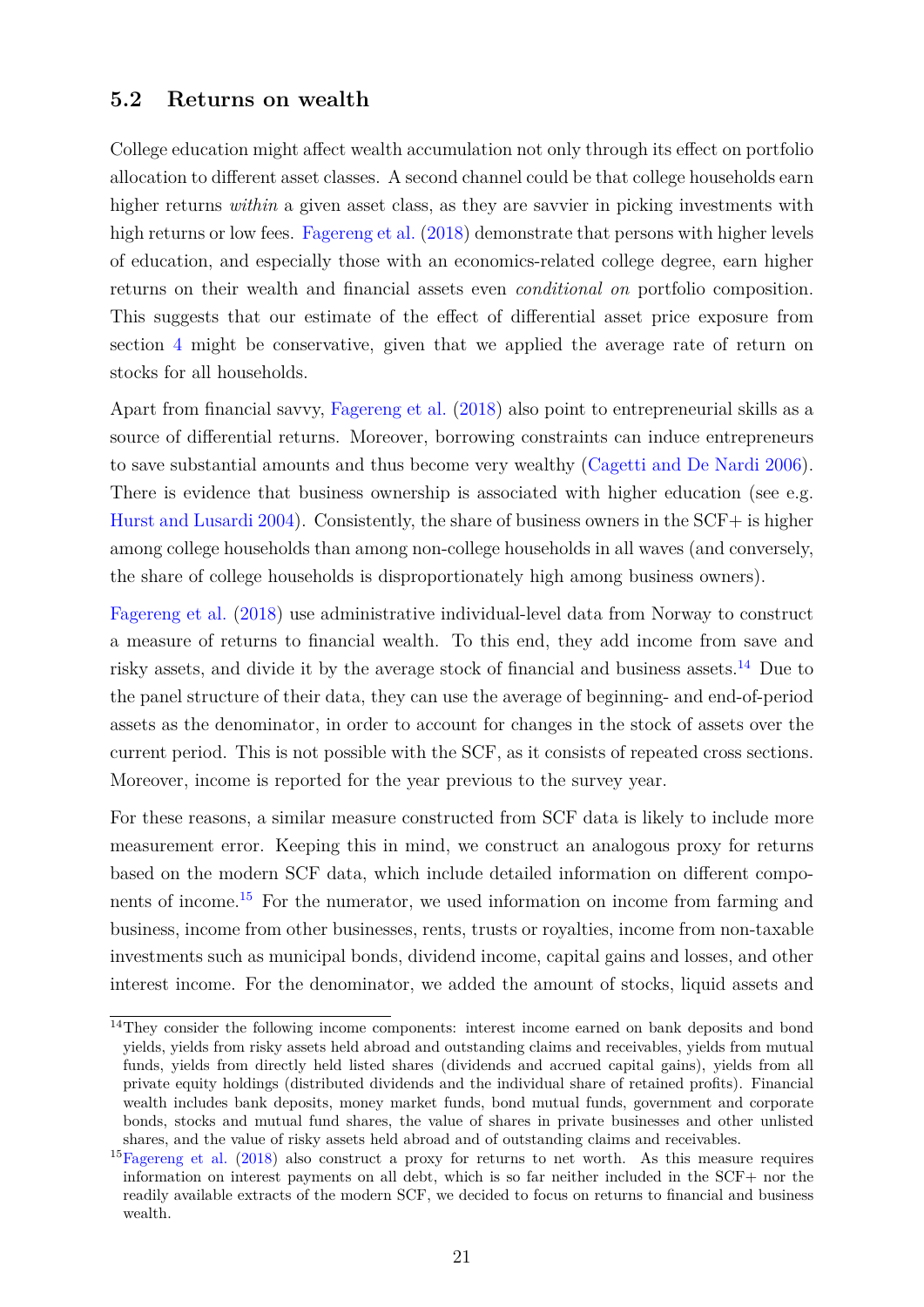certificates of deposit, bonds, mutual funds, other managed and financial assets, the cash value of life insurances, defined contribution pension wealth, and business wealth.

[Fagereng et al.](#page-25-11) [\(2018\)](#page-25-11) exclude persons with less than 500 dollars in financial wealth, and winsorize the bottom and top 0.5% of the returns distribution. We also drop households with less than 500 dollars in financial wealth, and drop returns below the 0.5th and above the 95th percentile. The larger trimming region at the top was chosen to take into account that we only observe wealth at one point in time, and with a certain lag compared to income. If a household sold most of its financial assets in the year prior to the survey, it would have had a high capital income in that year, and a relatively low amount of financial assets when surveyed, which would lead to an upward bias in the returns proxy. As [Fagereng et al.](#page-25-11) [\(2018\)](#page-25-11) report that their results are insensitive to applying an age limit of 20 to 75 years, we include households of all ages. Like them, we use real variables before taxes.

<span id="page-22-2"></span><span id="page-22-0"></span>

<span id="page-22-3"></span><span id="page-22-1"></span>Figure 16: Returns to Financial and Business Wealth

Notes: The upper left panel shows the proxy for returns to financial and business wealth by education and business ownership status. The upper right panel presents a similar proxy for business wealth only, stratified by education. The lower left panel presents analogous results for a proxy based on financial wealth only. The lower right panel presents the latter measure by business ownership status instead of education. See text for additional details.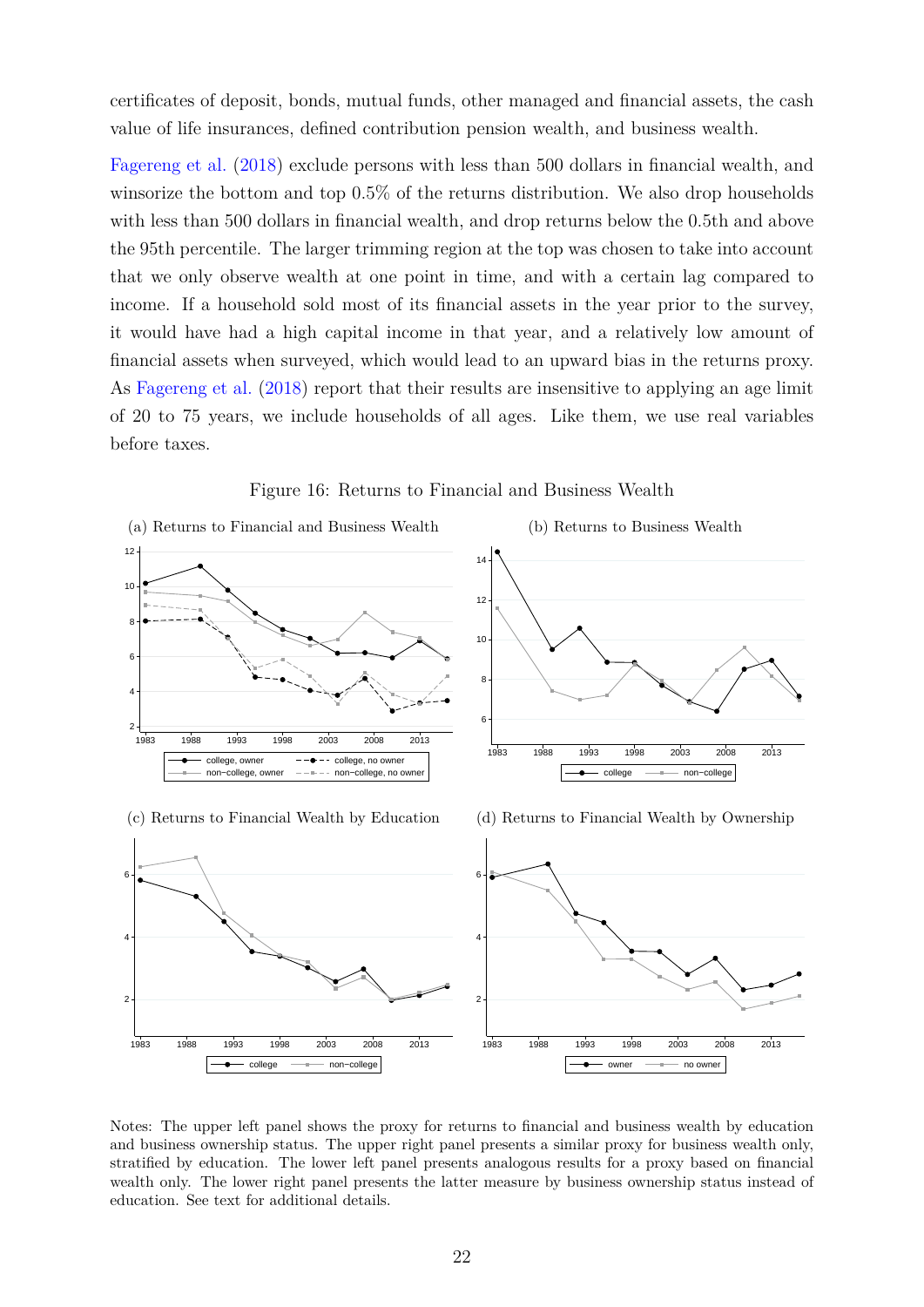The results are presented in Figure [16a.](#page-22-0) On average, business owners earn higher returns on their financial assets than non-owners. However, the difference between college and non-college households is limited. Figure [16b](#page-22-1) presents a similar returns proxy for business wealth only, i.e., with income from farming, business, other businesses, rents, trusts or royalties in the numerator, and business wealth in the denominator. While college households had higher returns to business wealth as measured by the proxy until the mid 1990s, the advantage disappears afterwards, and is even reversed after 2004.

The same comparison for financial wealth is presented in Figure [16c,](#page-22-2) using the complementary set of income measures in the numerator. Importantly, there is no advantage for college households with respect to this measure, and even a disadvantage in the 1980s. Finally, Figure [16d](#page-22-3) shows the proxy for returns to financial wealth by business ownership status instead of education. Apparently, business owners earn slightly higher returns on their non-business wealth as well, in line with the hypothesis of [Fagereng et al.](#page-25-11) [\(2018\)](#page-25-11) that entrepreneurs' "talent to manage and organize their business" (p. 5) enables them to generate higher returns in general.

However, while our return proxies are necessarily coarse due to the measurement issues described above, it appears that the return differences between college and non-college households are small. Yet it is important to keep in mind that a similar rate of return can translate into large level differences if the difference in the underlying asset values is large. Figure [17](#page-23-0) shows the share of college households in the bottom 50%, middle 50-90% and top 10% of the business wealth distribution, conditional on owning a business. The college share is particularly high in the top  $10\%$  group, and has increased from slightly

<span id="page-23-0"></span>

Figure 17: College Business Ownership

Notes: The figure shows the share of college households in the bottom 50%, middle 50-90% and top 10% of the business wealth distribution (conditional on owning a business).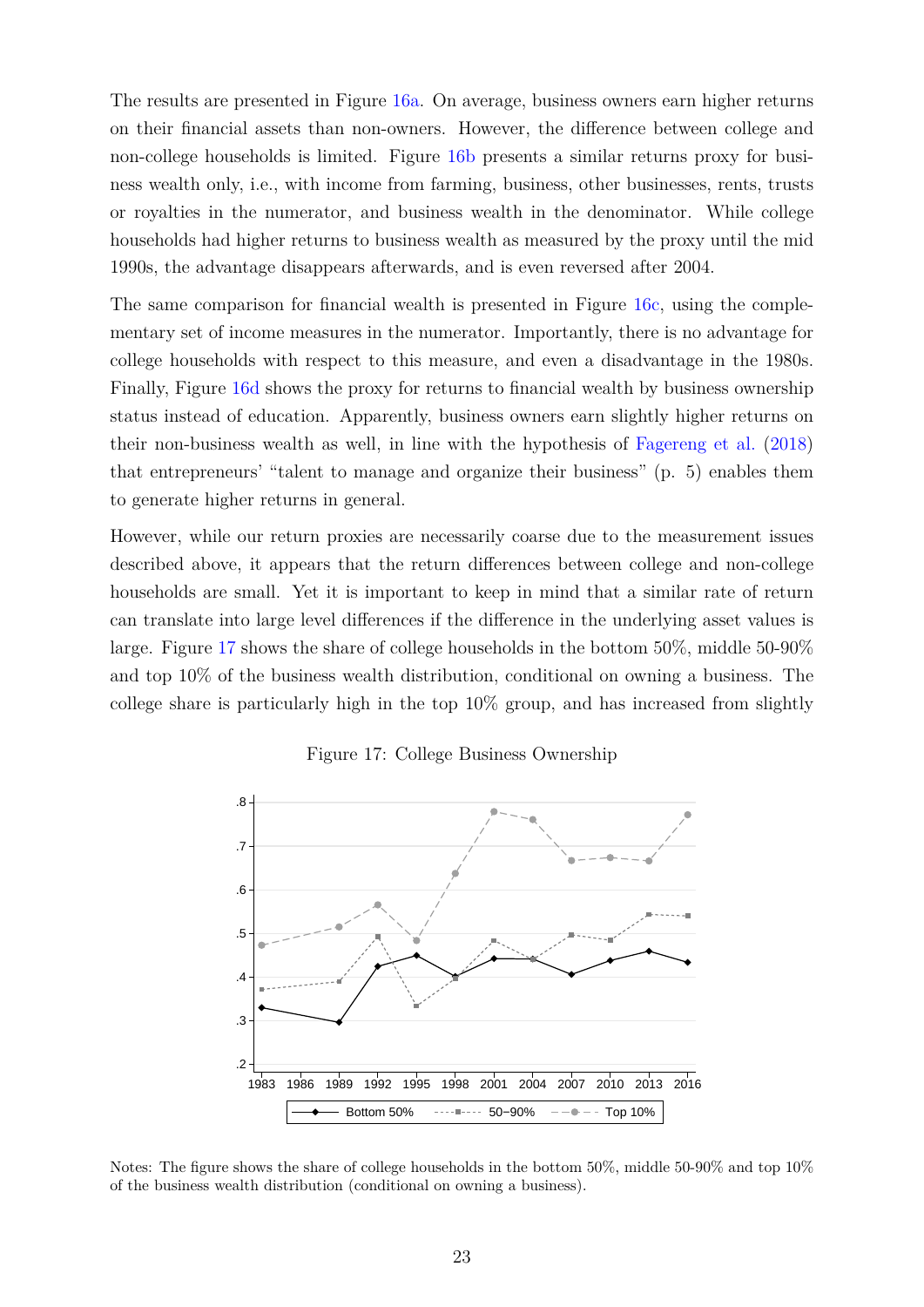below 50% to almost 80% between 1983 and 2016.

Based on the existing literature and our explorative results presented in this section, it seems plausible that the interaction of educational attainment, financial literacy, and business acumen has played an important role in shaping the differential development of college as opposed to non-college wealth. However, portfolio composition, not differential returns between college and non-college households in the same asset class, appear to play the dominant role.

# <span id="page-24-0"></span>**6 Conclusion**

This paper documents the evolution of U.S. college and non-college income and wealth over six decades using newly compiled long-run household-level data. We corroborate that the college income premium has increased substantially since the 1980s. Yet though the college income premium is large, the college wealth premium has risen even more than the income premium. Since the 1980s, college households have outpaced non-college households by a factor of 2.5 in terms of wealth growth. We provide evidence that especially households with two college-educated spouses could appropriate large amounts of wealth. However, we confirm previous evidence that this is not related to assortative mating, but rather to rising educational attainment.

We find that portfolio choices and the resulting exposure to asset price changes played a crucial role for the observed trends. Using the asset information in the SCF+, we uncover systematic differences in the size and composition of college versus non-college household portfolios. Building on insights from previous research, we study the combined role of portfolio choices and asset price changes for the evolution of the wealth distribution. Our results suggest that college households could reap large capital gains from stock market booms owing to the higher equity share in their portfolios. This explanation is consistent both with the fact that college wealth grew faster than non-college wealth, and that college wealth grew faster than college income, since capital gains from asset price changes are not related to income. Moreover, we provide suggestive evidence that the increase in the college wealth premium is related to business ownership.

In the last part of the paper, we discuss potential reasons for the importance of differential asset price exposure and capital gains such as financial literacy and entrepreneurial skills. Both can affect wealth accumulation via portfolio choice and differential returns. These factors also interact with institutional features such as the change from defined benefit to defined contribution pension plans. Further research will be needed to disentangle different hypotheses for the rising college wealth premium and establish causal relationships.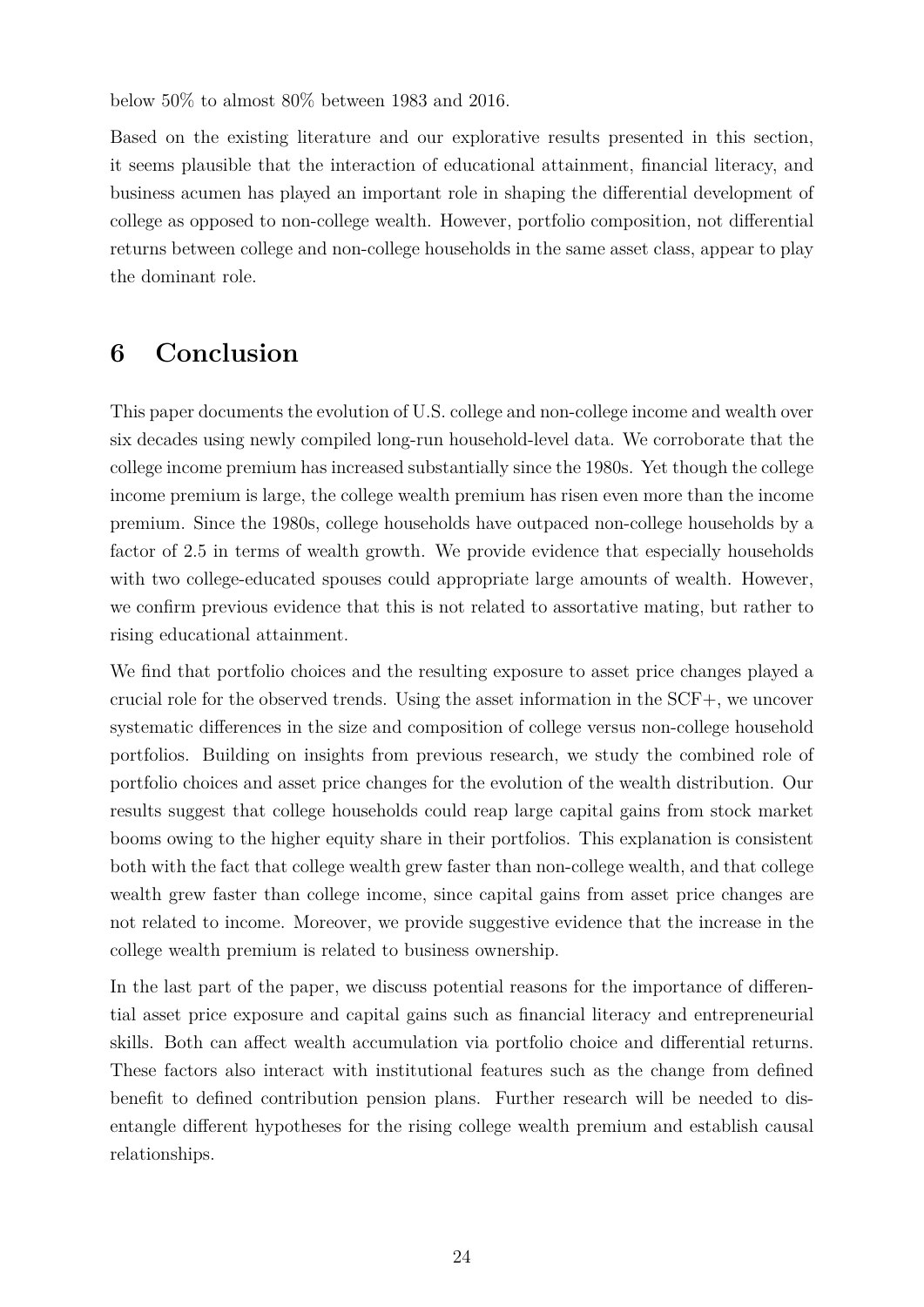## **References**

- <span id="page-25-7"></span>Aiyagari, S. R. (1994): "Uninsured Idiosyncratic Risk and Aggregate Saving," *The Quarterly Journal of Economics*, 109, 659–684.
- <span id="page-25-10"></span>BENHABIB, J., A. BISIN, AND M. LUO (2017): "Earnings Inequality and Other Determinants of Wealth Inequality," *American Economic Review*, 107, 593–97.
- <span id="page-25-5"></span>Bricker, J., L. J. Dettling, A. Henriques, J. W. Hsu, L. Jacobs, K. B. Moore, S. Pack, J. Sabelhaus, J. Thompson, and R. A. Windle (2017): "Changes in U.S. family finances from 2013 to 2016: evidence from the survey of consumer finances," *Federal Reserve Bulletin*, 103.
- <span id="page-25-12"></span>CAGETTI, M. AND M. DE NARDI (2006): "Entrepreneurship, Frictions, and Wealth," *Journal of Political Economy*, 114, 835–870.
- <span id="page-25-8"></span>——— (2008): "Wealth Inequality: Data and Models," *Macroeconomic Dynamics*, 12, 285–313.
- <span id="page-25-1"></span>CARD, D. AND T. LEMIEUX (2001): "Can Falling Supply Explain the Rising Return to College for Younger Men? A Cohort-Based Analysis," *The Quarterly Journal of Economics*, 116, 705–746.
- <span id="page-25-9"></span>DE NARDI, M. AND G. FELLA (2017): "Saving and wealth inequality," *Review of Economic Dynamics*, 26, 280 – 300.
- <span id="page-25-4"></span>EIKA, L., M. MOGSTAD, AND B. ZAFAR (forthcoming): "Educational Assortative Mating and Household Income Inequality," *Journal of Political Economy*.
- <span id="page-25-3"></span>EMMONS, W. R., A. H. KENT, AND L. R. RICKETTS (2018): "The Financial Returns from College across Generations: Large but Unequal," *Federal Reserve Bank of St. Louis Series "The Demographics of Wealth"*, no. 1.
- <span id="page-25-11"></span>FAGERENG, A., L. GUISO, D. MALACRINO, AND L. PISTAFERRI (2018): "Heterogeneity and Persistence in Returns to Wealth," *Working Paper*.
- <span id="page-25-2"></span>FORTIN, N. M. (2006): "Higher-Education Policies and the College Wage Premium: Cross-State Evidence from the 1990s," *American Economic Review*, 96, 959–987.
- <span id="page-25-0"></span>GOLDIN, C. AND L. F. KATZ (2007): "Long-Run Changes in the Wage Structure: Narrowing, Widening, Polarizing," *Brookings Papers on Economic Activity*, 38, 135– 168.
- <span id="page-25-6"></span>Greenwood, J., N. Guner, G. Kocharkov, and C. Santos (2014): "Marry Your Like: Assortative Mating and Income Inequality," *American Economic Review*, 104, 348–53.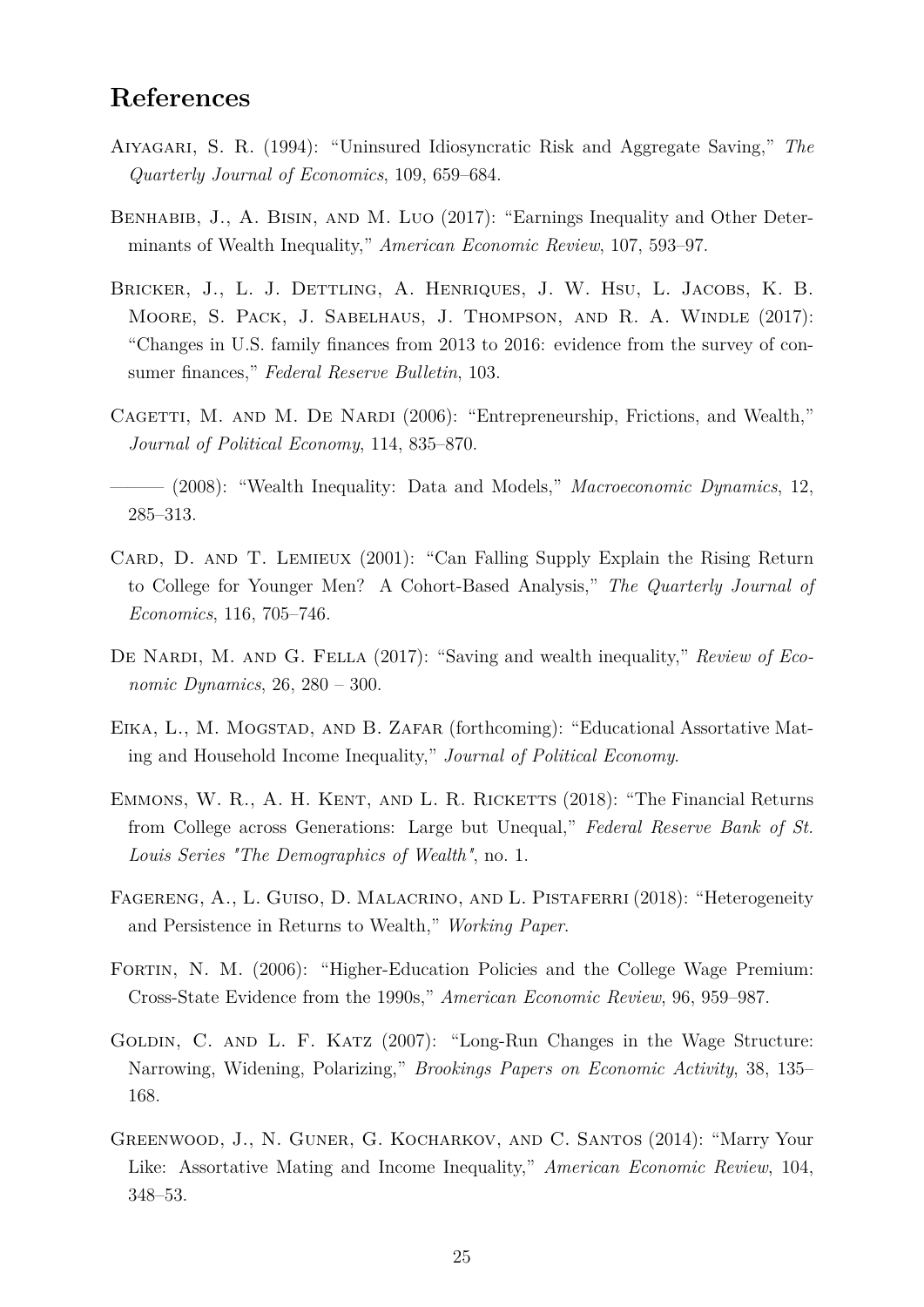<span id="page-26-9"></span>- (2015): "Corrigendum to Marry Your Like: Assortative Mating and Income Inequality," *Correction*.

- <span id="page-26-5"></span>HAVEMAN, R. AND T. SMEEDING (2006): "The Role of Higher Education in Social Mobility," *The Future of Children*, 16, 125–150.
- <span id="page-26-10"></span>HUGGETT, M. (1993): "The Risk-free Rate in Heterogeneous-Agent Incomplete-Insurance Economies," *Journal of economic Dynamics and Control*, 17, 953–969.
- <span id="page-26-14"></span>HURST, E. AND A. LUSARDI (2004): "Liquidity Constraints, Household Wealth, and Entrepreneurship," *Journal of Political Economy*, 112, 319–347.
- <span id="page-26-7"></span>JORDÀ, Ò., M. SCHULARICK, AND A. M. TAYLOR (2017): "Macrofinancial History and the New Business Cycle Facts," *NBER Macroeconomics Annual*, 31, 213–263.
- <span id="page-26-1"></span>KATZ, L. F. AND D. H. AUTOR (1999): "Changes in the Wage Structure and Earnings Inequality," in *Handbook of Labor Economics*, ed. by O. Ashenfelter and D. Card, Elsevier, vol. 3 of *Handbook of Labor Economics*, chap. 26, 1463–1555.
- <span id="page-26-3"></span>KUHN, M., M. SCHULARICK, AND U. I. STEINS (2018): "Income and Wealth Inequality in America," *Working Paper*.
- <span id="page-26-0"></span>Levy, F. and R. J. Murnane (1992): "U.S. Earnings Levels and Earnings Inequality: A Review of Recent Trends and Proposed Explanations," *Journal of Economic Literature*, 30, 1333–1381.
- <span id="page-26-13"></span>LUSARDI, A., P.-C. MICHAUD, AND O. S. MITCHELL (2017): "Optimal Financial Knowledge and Wealth Inequality," *Journal of Political Economy*, 125, 431–477.
- <span id="page-26-11"></span>LUSARDI, A. AND O. S. MITCHELL (2011): "Financial literacy around the world: an overview," *Journal of Pension Economics and Finance*, 10, 497–508.
- <span id="page-26-12"></span> $(2014)$ : "The Economic Importance of Financial Literacy: Theory and Evidence," *Journal of Economic Literature*, 52, 5–44.
- <span id="page-26-2"></span>Pfeffer, F. T. (2018): "Growing Wealth Gaps in Education," *Demography*, 55, 1033– 1068.
- <span id="page-26-6"></span>PFEFFER, F. T. AND A. KILLEWALD (2018): "Generations of Advantage. Multigenerational Correlations in Family Wealth," *Social Forces*, 96, 1411–1442.
- <span id="page-26-4"></span>PFEFFER, F. T., R. F. SCHOENI, A. KENNICKELL, AND P. ANDRESKI (2016): "Measuring Wealth and Wealth Inequality: Comparing Two U.S. Surveys," *Journal of Economic and Social Measurement*, 41, 103–120.
- <span id="page-26-8"></span>PIKETTY, T. AND E. SAEZ (2003): "Income Inequality in the United States, 1913-1998," *The Quarterly Journal of Economics*, 118, 1–39.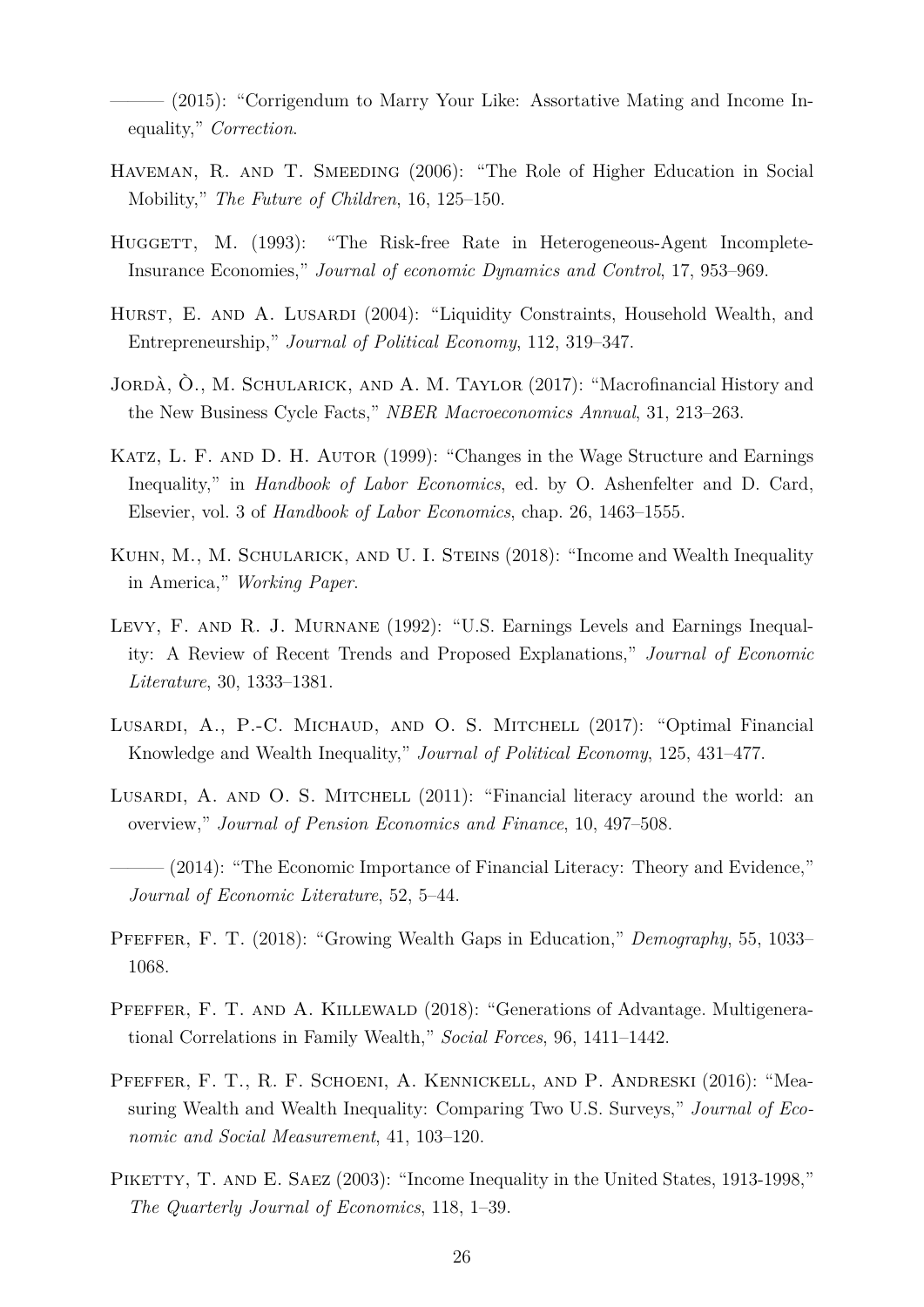- <span id="page-27-0"></span>Reeves, R. V. and K. Howard (2013): "The Glass Floor: Education, Downward Mobility, and Opportunity Hoarding." *Research Report*.
- <span id="page-27-2"></span>Saez, E. and G. Zucman (2016): "Wealth Inequality in the United States since 1913: Evidence from Capitalized Income Tax Data," *The Quarterly Journal of Economics*, 131, 519–578.
- <span id="page-27-1"></span>Schenker, N. and J. M. Taylor (1996): "Partially parametric techniques for multiple imputation," *Computational Statistics & Data Analysis*, 22, 425 – 446.
- <span id="page-27-3"></span>VON GAUDECKER, H.-M. (2015): "How Does Household Portfolio Diversification Vary with Financial Literacy and Financial Advice?" *The Journal of Finance*, 70, 489–507.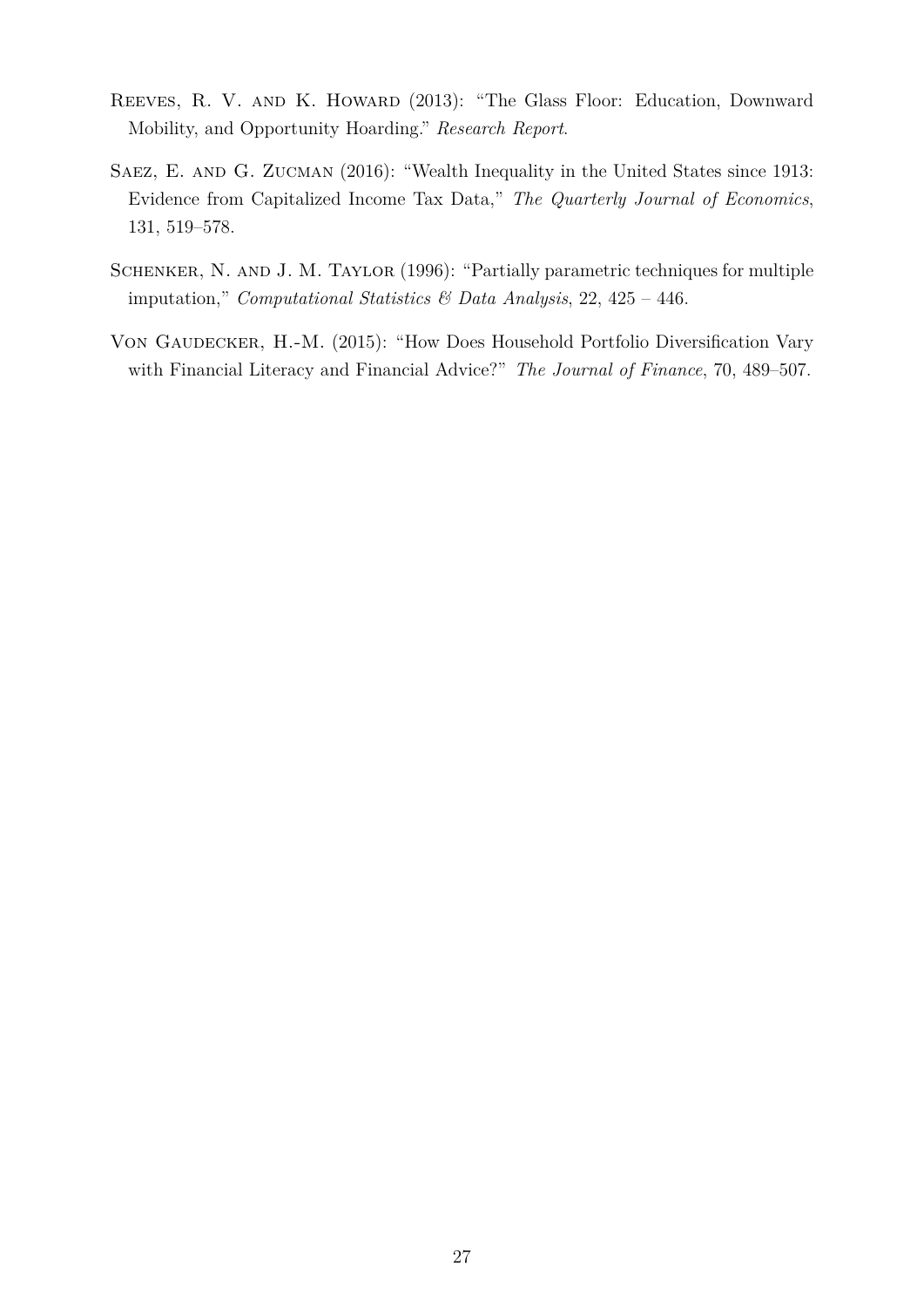# <span id="page-28-0"></span>**A Supplementary Figures**



Figure A.1: Comparison to Census Data

Notes: The figure shows the share of households whose head has at least obtained some college education in the SCF+ data in comparison to the share obtained from the U.S. Current Population Survey (CPS) for the period from 1962 to 2016 and from the U.S. Decennial Census for 1950 and 1960. Intermediate data points were obtained by linear interpolation.

<span id="page-28-1"></span>

Figure A.2: Wealth-to-Income Ratios Excluding Pensions

Notes: The figure shows the ratio of average net wealth to average income among households with and without a college-educated head over time. The solid lines replicate the baseline from Figure [3](#page-6-1) for comparison. The dashed lines show average net wealth net of pensions relative to average income.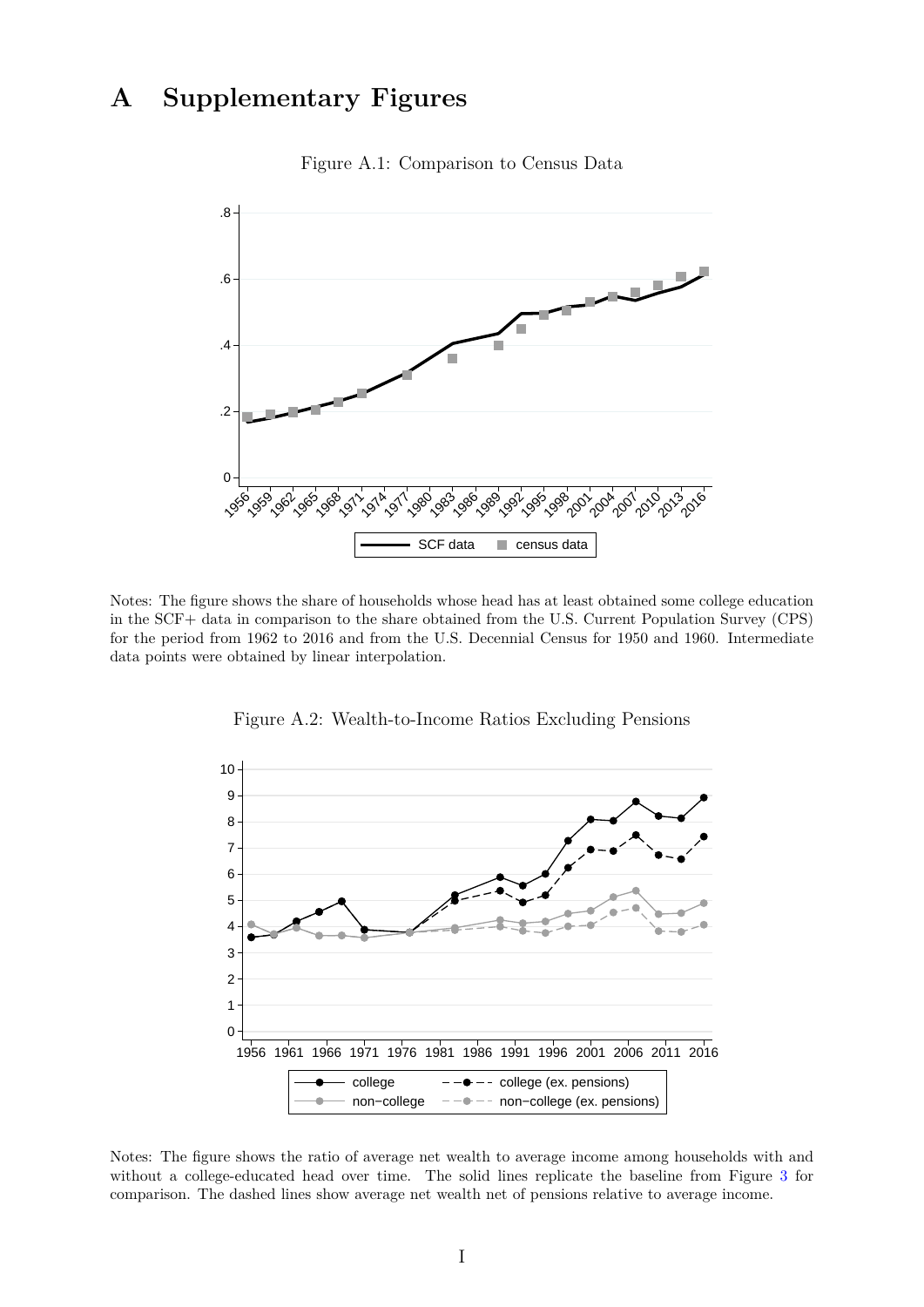

<span id="page-29-0"></span>Figure A.3: Regression Coefficients: Advantage of College Within Income Groups

Notes: The figure shows the advantage of having a college degree  $(\beta_1 + \beta_{2,t})$  within the bottom 50%, 50-90% and top 10% of the aggregate income distribution over time. The dependent variable is wealth for the left panels and income for the right panels.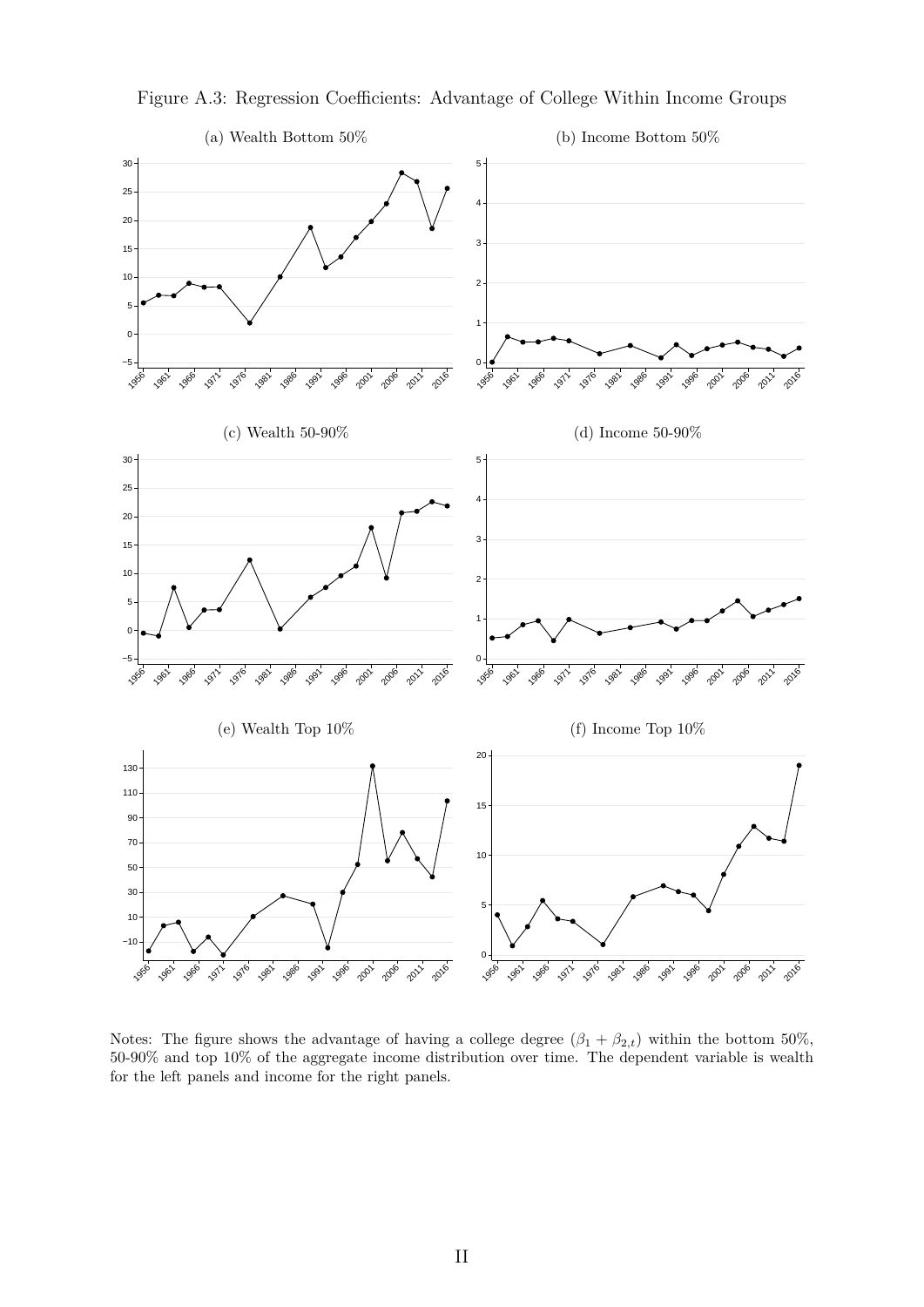# <span id="page-30-0"></span>**B Supplementary Tables**

| year                    |              | 1956     |               | 1959         |          |               |  |
|-------------------------|--------------|----------|---------------|--------------|----------|---------------|--|
| college status          | some college | college  | $\%$ $\Delta$ | some college | college  | $\%$ $\Delta$ |  |
| liquid assets $+$ bonds | 41535.5      | 47900.0  | 15.3          | 36776.2      | 46037.6  | 25.2          |  |
| houses                  | 103254.8     | 119419.9 | 15.7          | 93663.8      | 105381.8 | 12.5          |  |
| other nonfin. assets    | 9079.2       | 10021.2  | 10.4          | 5538.6       | 5741.3   | 3.7           |  |
| housing debt            | 23709.2      | 26736.1  | 12.8          | 25636.5      | 30050.4  | 17.2          |  |
| non-housing debt        | 4471.3       | 4920.0   | 10.0          | 5440.8       | 5783.0   | 6.3           |  |
| total income            | 76019.3      | 90456.7  | 19.0          | 74127.8      | 87215.9  | 17.7          |  |

Table B.1: Comparison of Households with College versus Some College

Notes: The college status is college for households whose head has obtained at least a bachelor's degree, and some college for those whose head has at least attended college for a year. The columns "% ∆" show the difference between the two groups in percent.

<span id="page-30-1"></span>

| year              | oth. non- | housing | business | equity | liq. $ass.+$ | oth. fin. |
|-------------------|-----------|---------|----------|--------|--------------|-----------|
|                   | fin. ass. |         |          |        | bonds        | ass.      |
| $(a)$ college     |           |         |          |        |              |           |
| 1956              | 3.1       | 35.3    | 35.0     | 16.4   | 10.2         |           |
| 1965              | 2.7       | 45.4    | 21.8     | 21.4   | 8.7          |           |
| 1977              | 4.1       | 47.0    | 33.5     | 4.8    | 10.5         | 0.1       |
| 1989              | 6.3       | 49.0    | 17.7     | 3.9    | 12.2         | 10.9      |
| 1998              | 6.2       | 43.9    | 14.1     | 10.7   | 8.2          | 16.9      |
| 2007              | 5.4       | 50.9    | 15.9     | 5.9    | 5.9          | 16.0      |
| 2016              | 6.0       | 43.6    | 15.9     | 6.1    | 6.1          | 22.3      |
| $(b)$ non-college |           |         |          |        |              |           |
| 1956              | 2.8       | 33.2    | 27.2     | 23.4   | 13.3         |           |
| 1965              | 1.0       | 29.4    | 36.4     | 22.0   | 11.1         |           |
| 1977              | 3.3       | 50.2    | 18.8     | 18.0   | 9.5          | 0.1       |
| 1989              | 4.3       | 38.9    | 19.5     | 8.8    | 10.0         | 18.6      |
| 1998              | 3.5       | 29.6    | 18.6     | 16.6   | 6.7          | 25.0      |
| 2007              | 2.6       | 35.6    | 21.5     | 14.6   | 6.1          | 19.7      |
| 2016              | 2.2       | 28.8    | 20.5     | 18.9   | 6.6          | 23.1      |

Table B.2: Portfolio Shares Non-College

Notes: The table shows the portfolio shares of other non-financial assets, housing, business assets, equity, liquid assets and bonds, as well as other financial assets for college and non-college households over time. Stocks include mutual fund holdings.